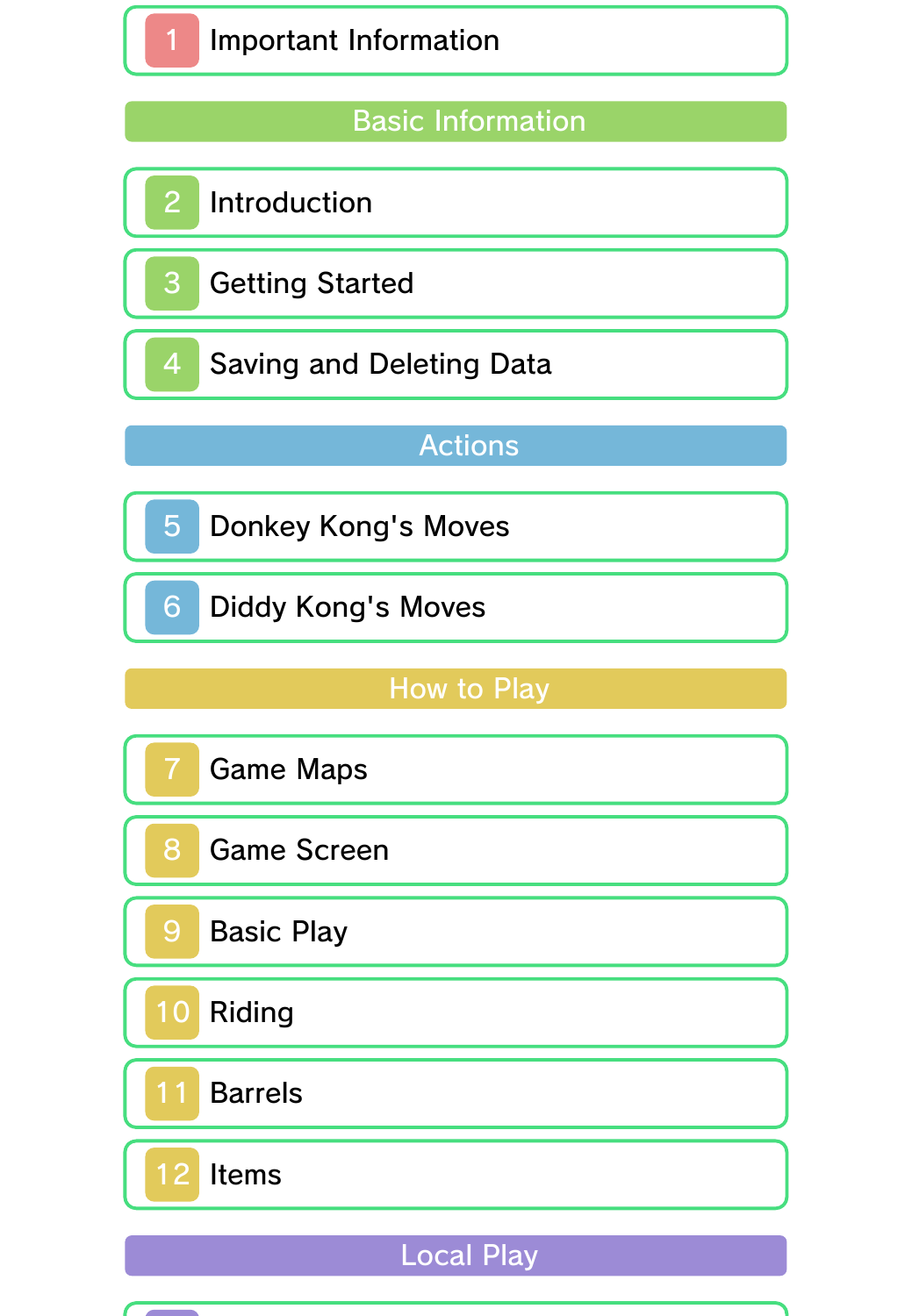## Support Information



## 14 How to Contact Us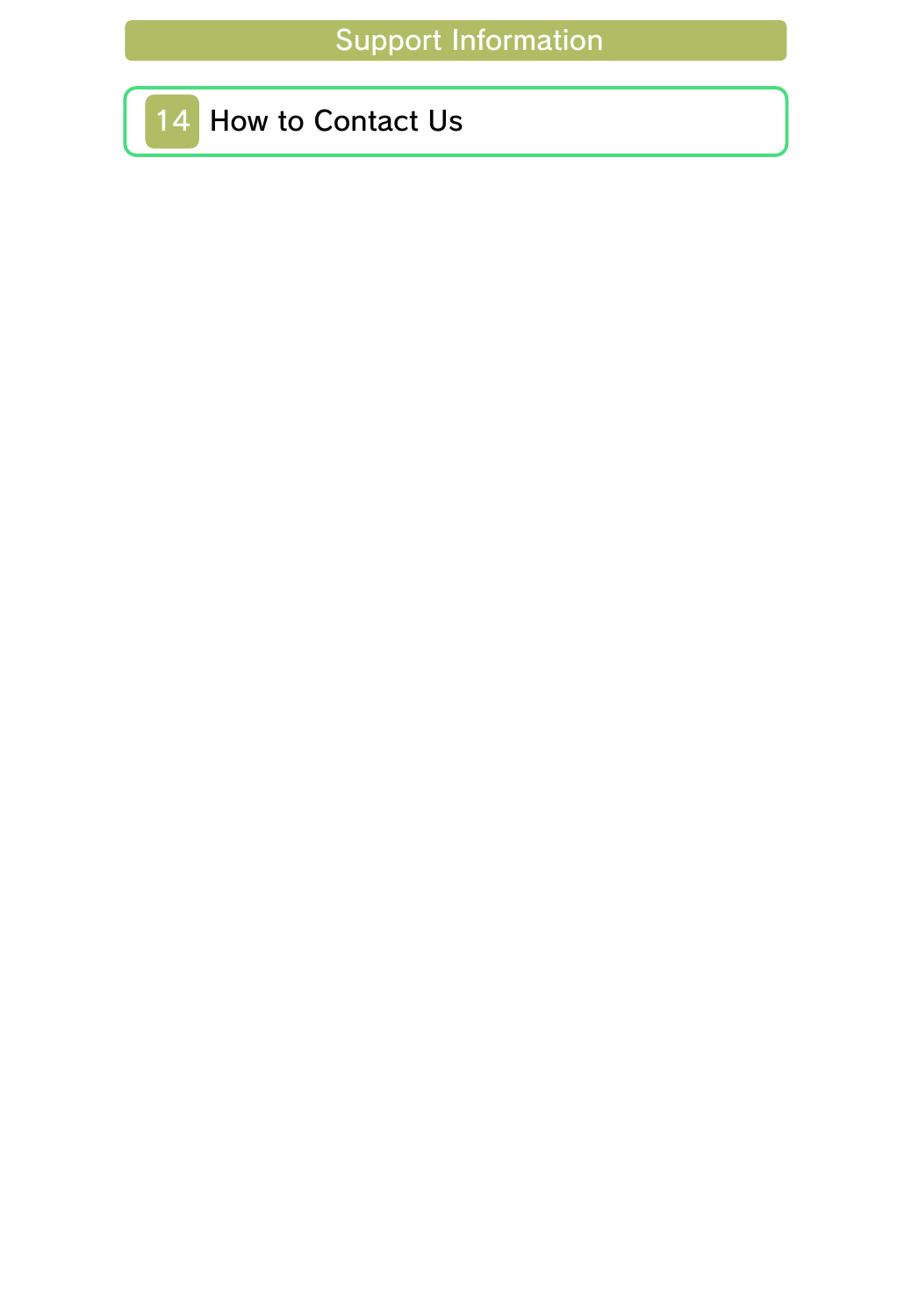#### 1 Important Information

Thank you for selecting Donkey Kong™ Country Returns 3D for Nintendo 3DS™.

This software is designed only for use with the European/Australian version of the Nintendo 3DS system.

Please read this manual carefully before using this software. If the software is to be used by young children, the manual should be read and explained to them by an adult.

Before use, please also read the Operations Manual for your Nintendo 3DS system. It contains important information that will help you enjoy this software.

 $\blacklozenge$  Unless stated otherwise, any references to "Nintendo 3DS" in this manual refer to both Nintendo 3DS and Nintendo 3DS™ XL systems.

#### Health and Safety Information

#### A IMPORTANT

Important information about your health and safety is available in the Health and Safety Information application on the HOME Menu.

To access this application, touch the **i** icon on the HOME Menu, then touch OPEN and read the contents of each section carefully. When you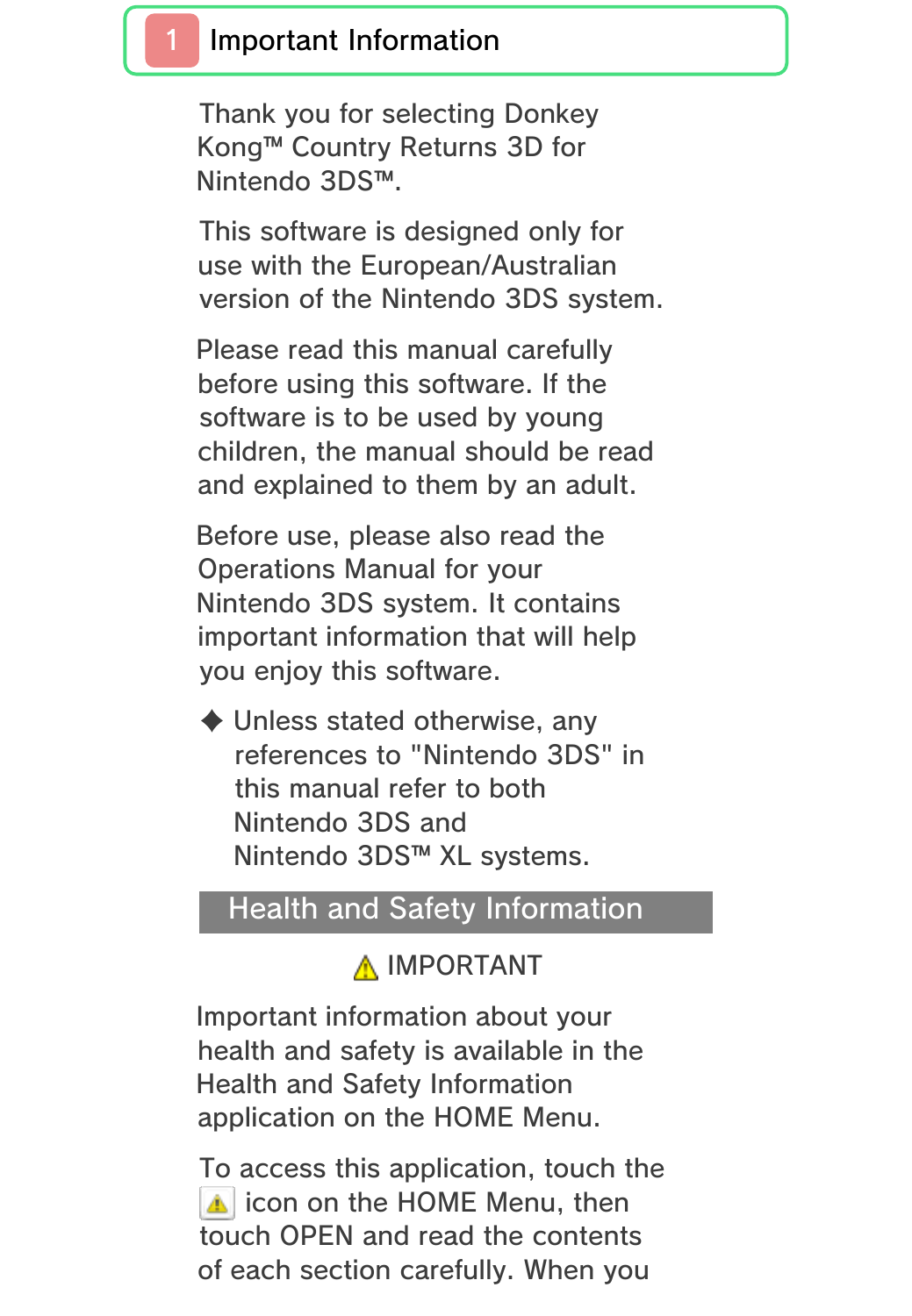have finished, press  $\theta$   $\theta$  HOME to return to the HOME Menu.

You should also thoroughly read the Operations Manual, especially the "Health and Safety Information" section, before using Nintendo 3DS software.

For precautions related to wireless communication and online play, please refer to the Operations Manual, "Health and Safety Information".

#### Information Sharing Precautions

When sharing content with other users, do not upload/exchange/send any content that is illegal or offensive, or could infringe on the rights of others. Do not include personal information and make sure you have obtained all necessary rights and permissions from third parties.

#### Language Selection

The in-game language depends on the one that is set on the system. This title supports five different languages: English, German, French, Spanish and Italian. If your Nintendo 3DS system language is set to one of these, the same language will be displayed in the software. If your Nintendo 3DS system is set to another language, the in-game default language will be English.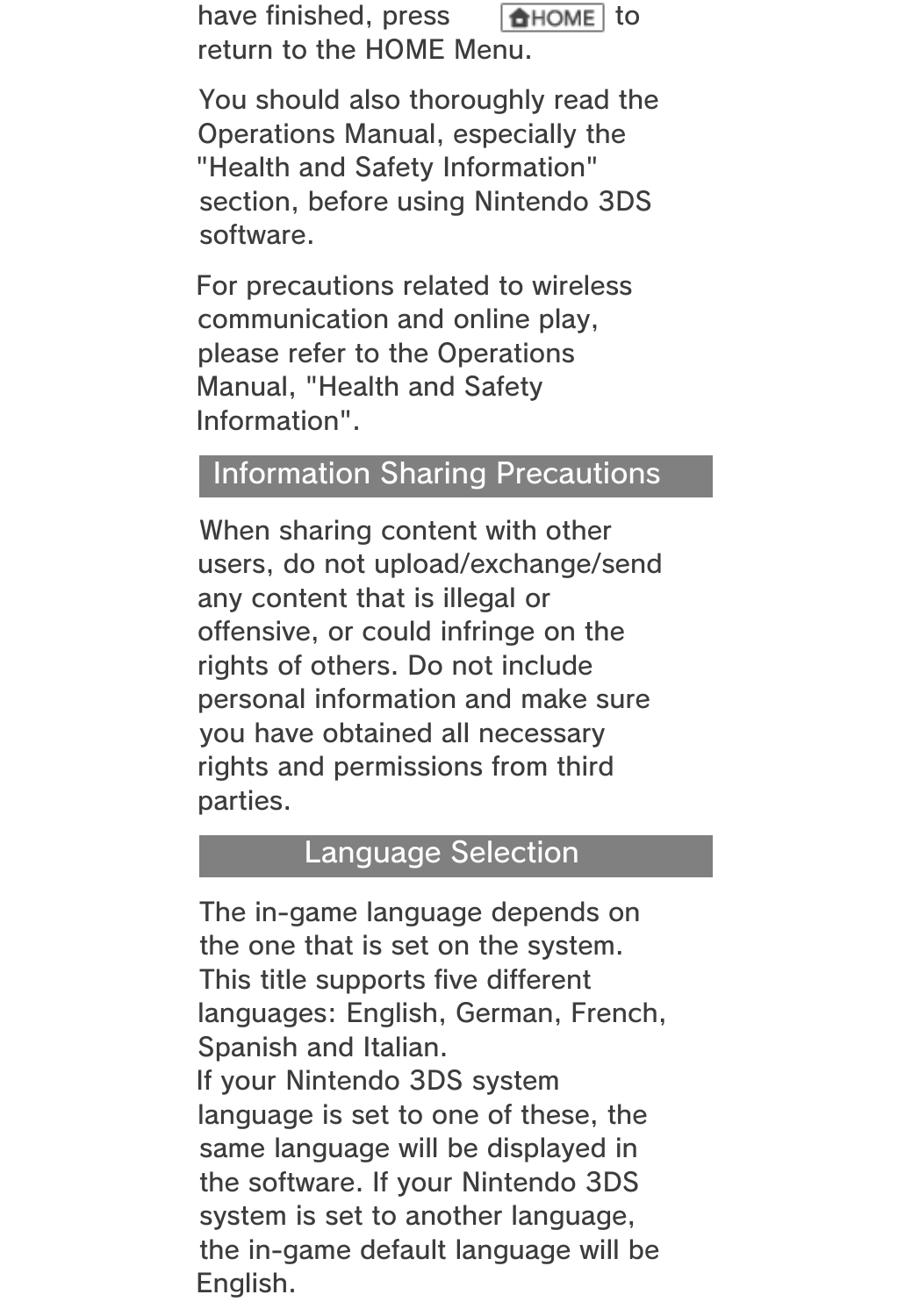For instructions about how to change the system language, please refer to the System Settings electronic manual.

#### Age Rating Information

For age rating information for this and other software, please consult the relevant website for the age rating system in your region.

www.pegi.info PEGI (Europe):

USK (Germany): www.usk.de

Classification Operations Branch (Australia): www.classification.gov.au

OFLC (New Zealand): www.censorship.govt.nz

#### **Advisories**

This software (including any digital content or documentation you download or use in connection with this software) is licensed by Nintendo® only for personal and non-commercial use on your Nintendo 3DS system. Your use of any network services of this software is subject to the Nintendo 3DS Service User Agreement and Privacy Policy, which includes the Nintendo 3DS Code of Conduct.

Unauthorised reproduction or use is prohibited.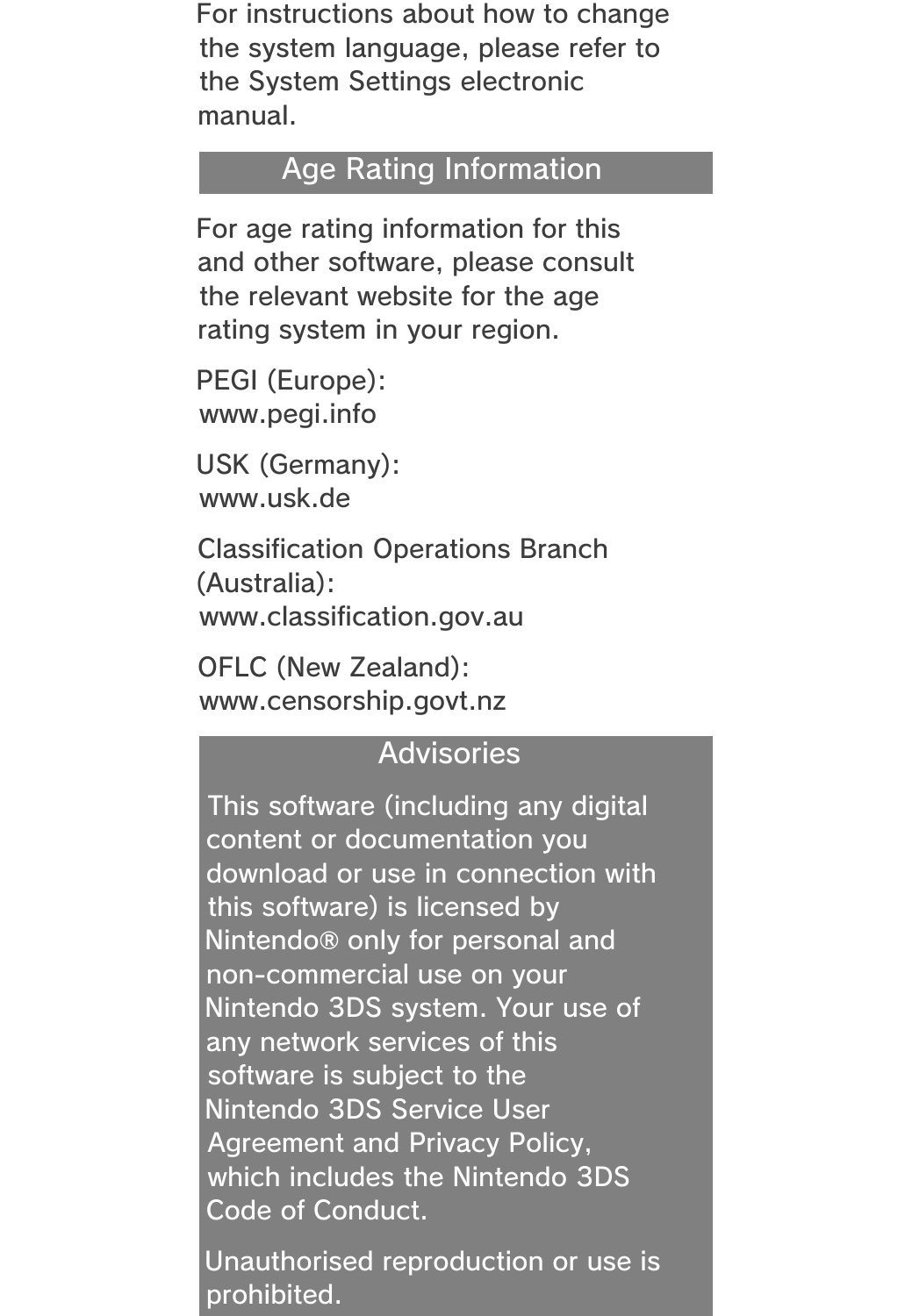This software contains copy protection technology to prevent reproduction and copying of content.

Your Nintendo 3DS system and software are not designed for use with any existing or future unauthorised technical modification of the hardware or software or the use of any unauthorised device in connection with your Nintendo 3DS system.

After the Nintendo 3DS system or any software is updated, any existing or future unauthorised technical modification of the hardware or software of your Nintendo 3DS system, or the use of any unauthorised device in connection with your Nintendo 3DS system, may render your Nintendo 3DS system permanently unplayable. Content deriving from the unauthorised technical modification of the hardware or software of your Nintendo 3DS system may be removed.

This software, instruction manual and other written materials accompanying the software are protected by domestic and international intellectual property laws.

© 2010-2013 Nintendo Co., Ltd.

Trademarks are property of their respective owners. Nintendo 3DS is a trademark of Nintendo.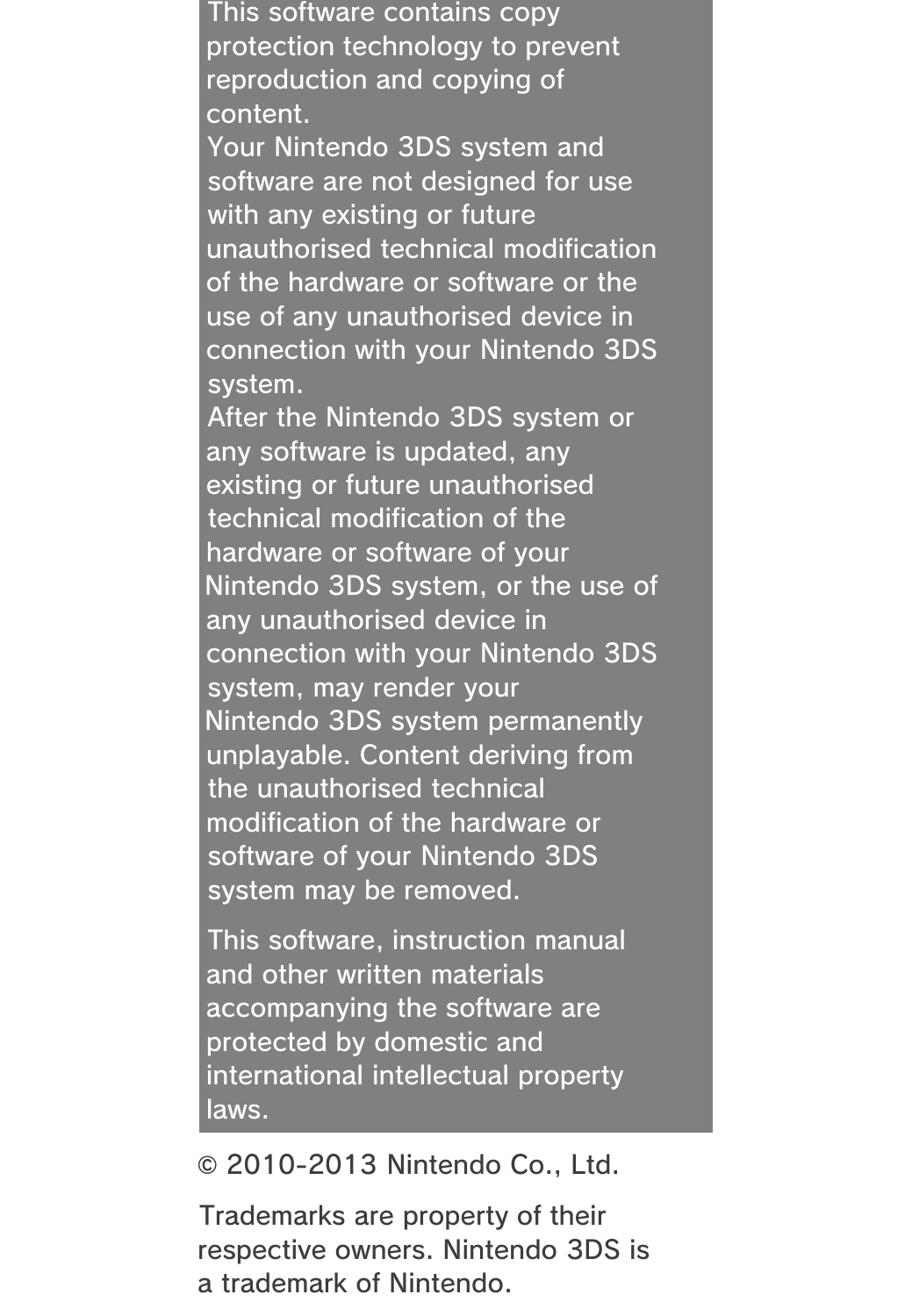

CTR-P-AYTP-EUR-00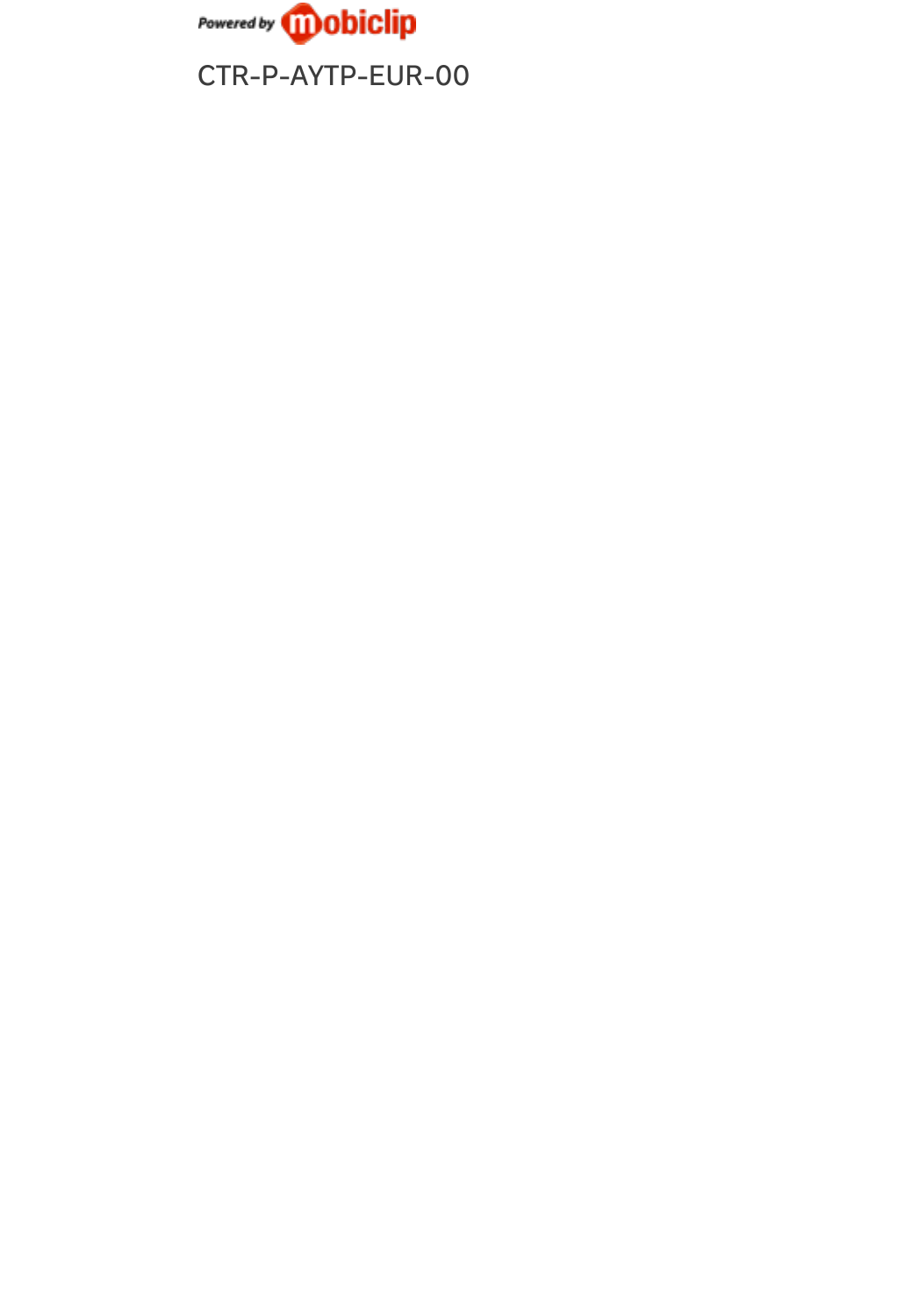#### 2 Introduction



Donkey Kong Country Returns 3D is a Nintendo 3DS remake of Donkey Kong™ Country Returns for Wii™.

The game has many new features, such as new levels and the beginner-friendly New Mode (p. 3).

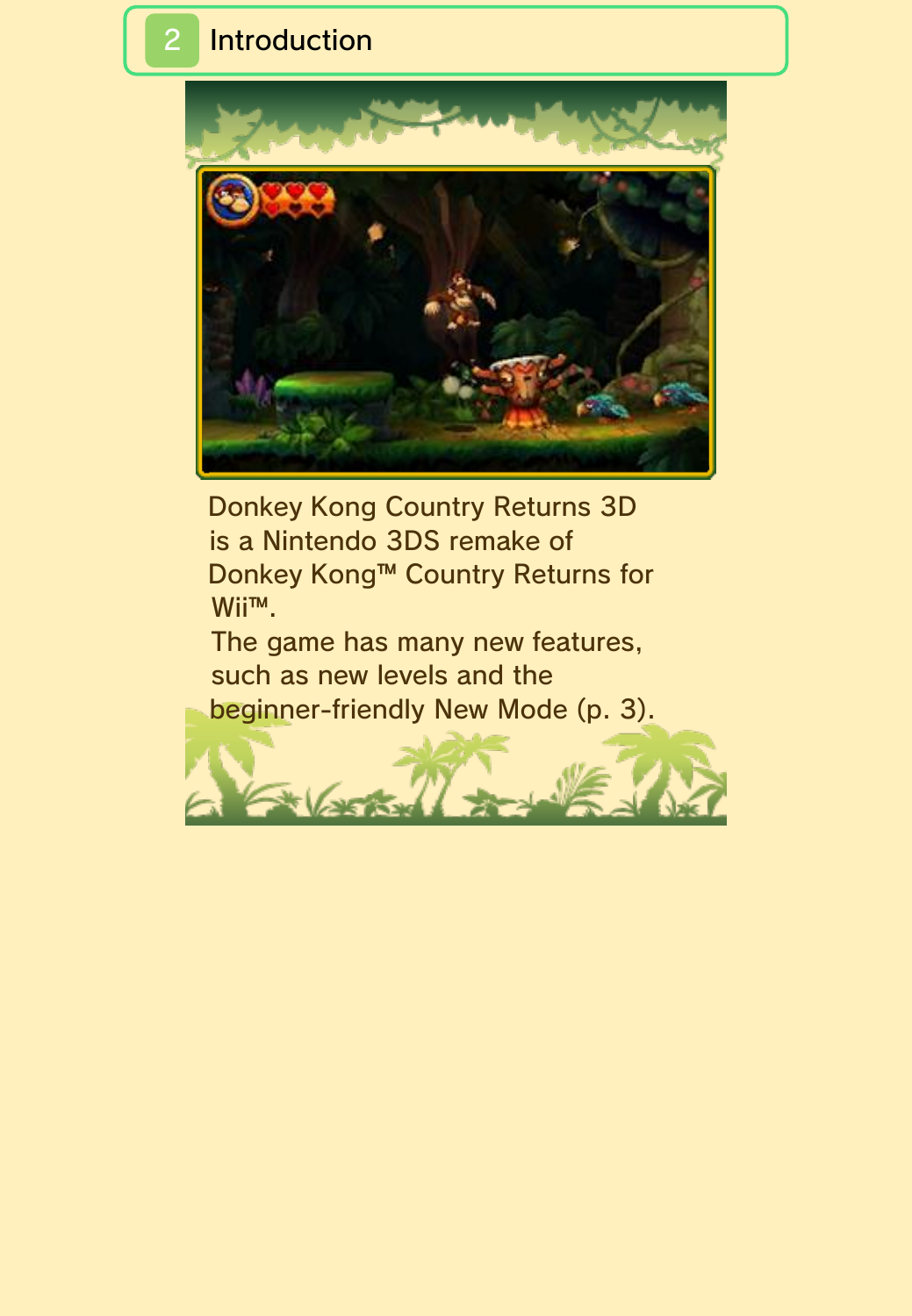## 3 Getting Started



To play from the beginning, select NEW GAME. To continue, select a game file with your save data



using  $\bigcirc$  / $\bigcirc$  and then press  $\bigcirc$  to confirm.

New Game

Select the game mode you want to play.

## **O** New Mode

This is a new, beginner-friendly mode. In this mode you play with a maximum of three hearts (p. 8) and can buy a larger variety of items (p. 12) than in Original Mode.

## **O** Original Mode

This mode is the same as the Wii version of the game. You play with a maximum of two hearts.

 $\blacklozenge$  There are new levels in both modes.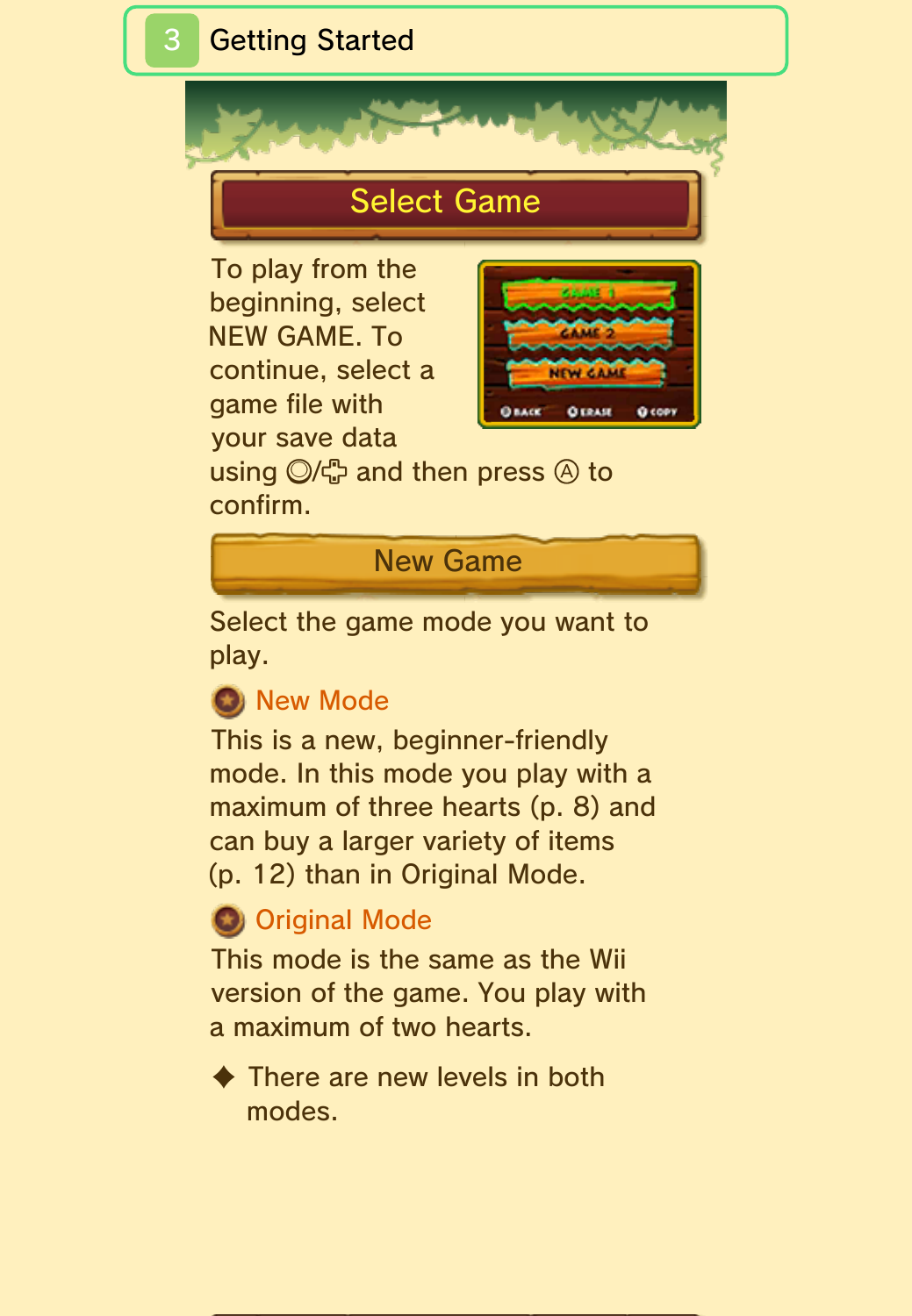## Start Game

Choose the number of players.



♦ Two-player mode is played via Local Play (p. 13).

|                | View images,<br>dioramas and movies<br>or listen to music.                                                                                 |
|----------------|--------------------------------------------------------------------------------------------------------------------------------------------|
| <b>Extras</b>  | $\blacklozenge$ You will need to<br>unlock these by<br>progressing in the<br>game.                                                         |
| <b>Options</b> | View or edit audio<br>and controls options.<br>You can choose to<br>control the game with<br>either the Circle Pad<br>or the +Control Pad. |

 $\blacklozenge$  The information in this manual is based on the Circle Pad controls.

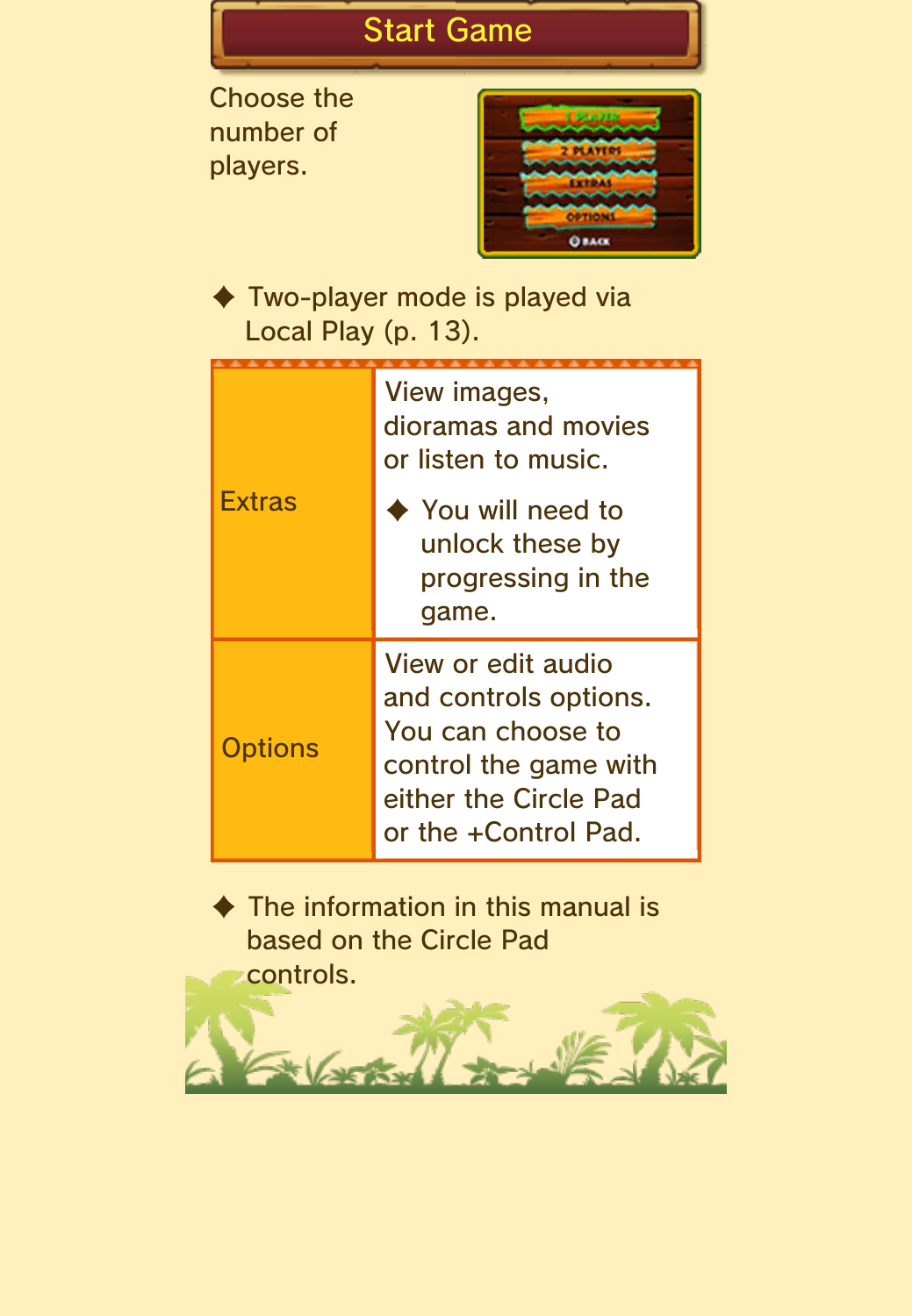#### 4 Saving and Deleting Data



Your game progress and items you collect will be automatically saved to the game file you chose on the Select Game screen.

 $\blacklozenge$  A rotating  $\blacklozenge$  icon will be displayed while the game is saving.

#### Deleting Data

To delete save data, press  $\otimes$  on the Select Game screen and select a game file to delete. To delete all save data, press and hold  $\textcircled{4} + \textcircled{5} + \textcircled{7} + \textcircled{7}$  simultaneously when starting the game from the HOME Menu.

◆ Deleted data cannot be recovered, so be careful.

Copying Data

To copy save data, press  $\heartsuit$  on the Select Game screen, select the game file you want to copy and an empty slot to copy it to.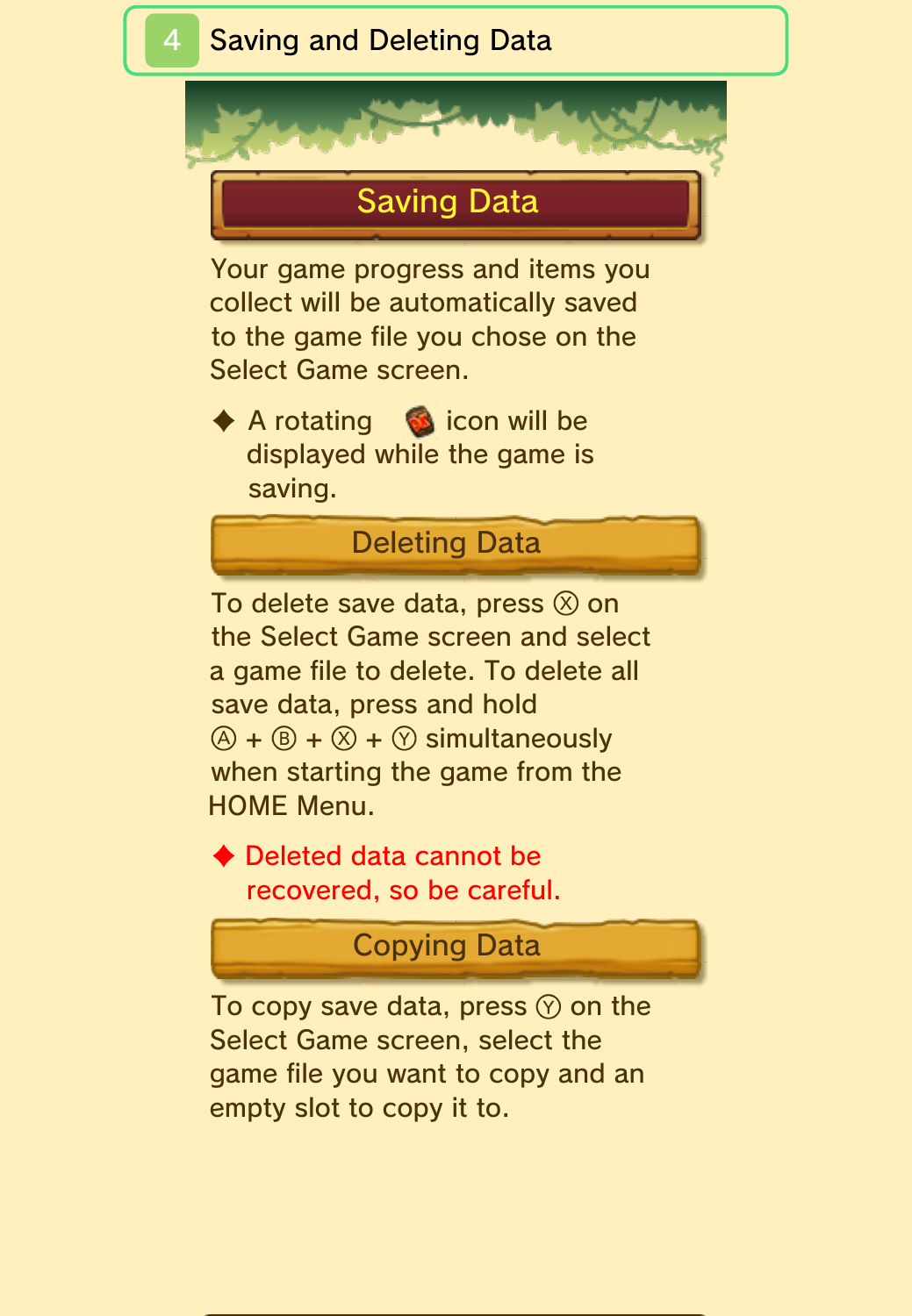● Do not turn the power off, reset the system or remove Game Cards/SD Cards while saving. Make sure not to get dirt in the terminals. These actions could result in permanent data loss. ● Do not use external accessories or software to modify your save data, as this can lead to an inability to progress or loss of save data. Any modification is permanent, so be careful.

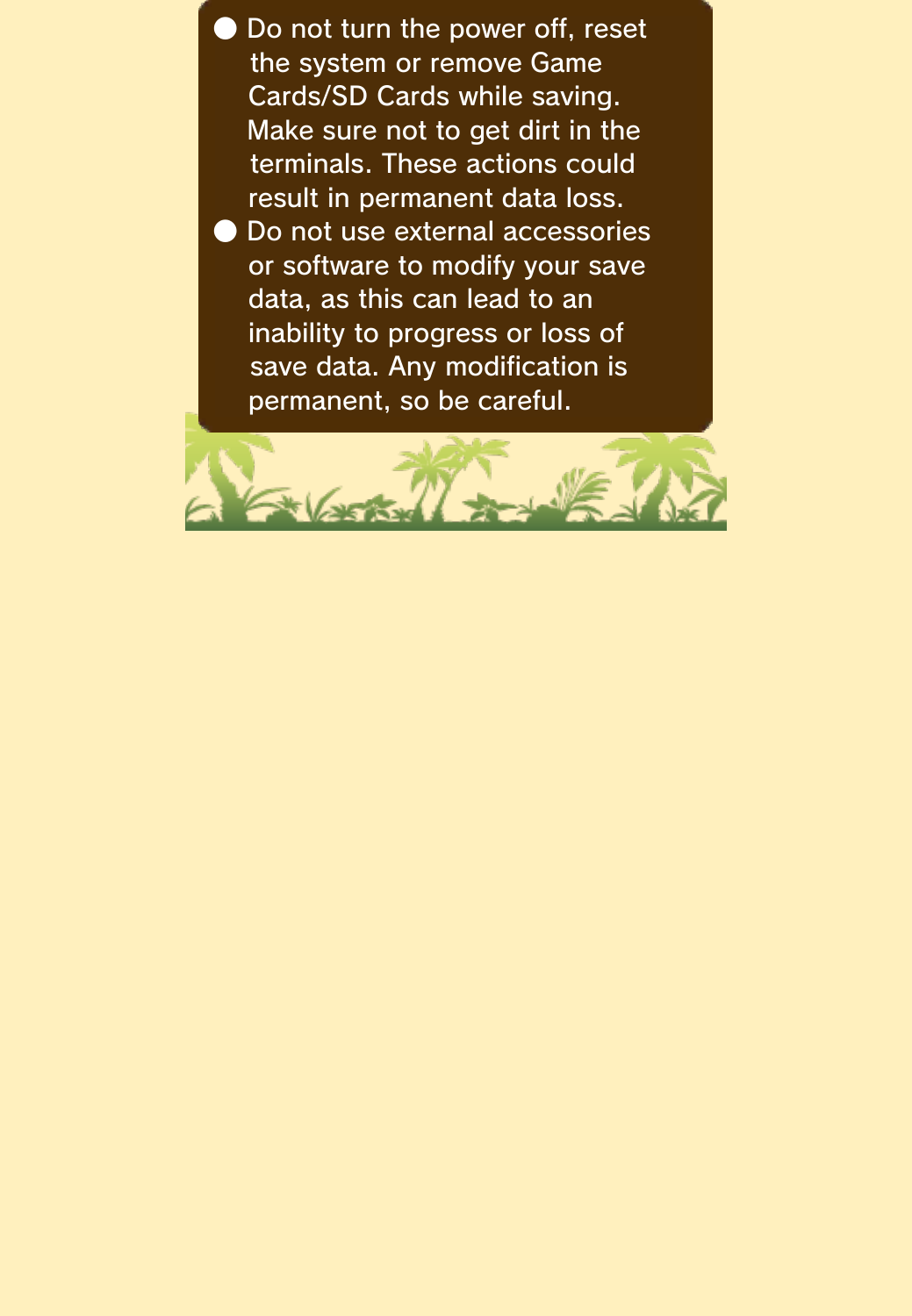## 5 Donkey Kong's Moves



Slide  $\bigcirc$  left or right to move, and down to crouch.

#### Jump

Press  $\circledA/\circledB$  to jump, or hold to jump higher. Jump onto an enemy and press  $\circledA/\circledB$  with the right timing to jump even higher.

#### Grab

Hold down  $L/R$  to pick up barrels and other objects or to grab onto grass, ropes, vines, etc.



Release  $\Box/\Box$  to throw the barrel or let go of the object.

#### Ground Pound

Use  $\mathcal{D}/\mathcal{D}$  to pound the ground. This can stun nearby enemies and reveal hidden items. Use



this move while clinging to grass to pound a wall or ceiling.



♦ Some enemies cannot be stunned.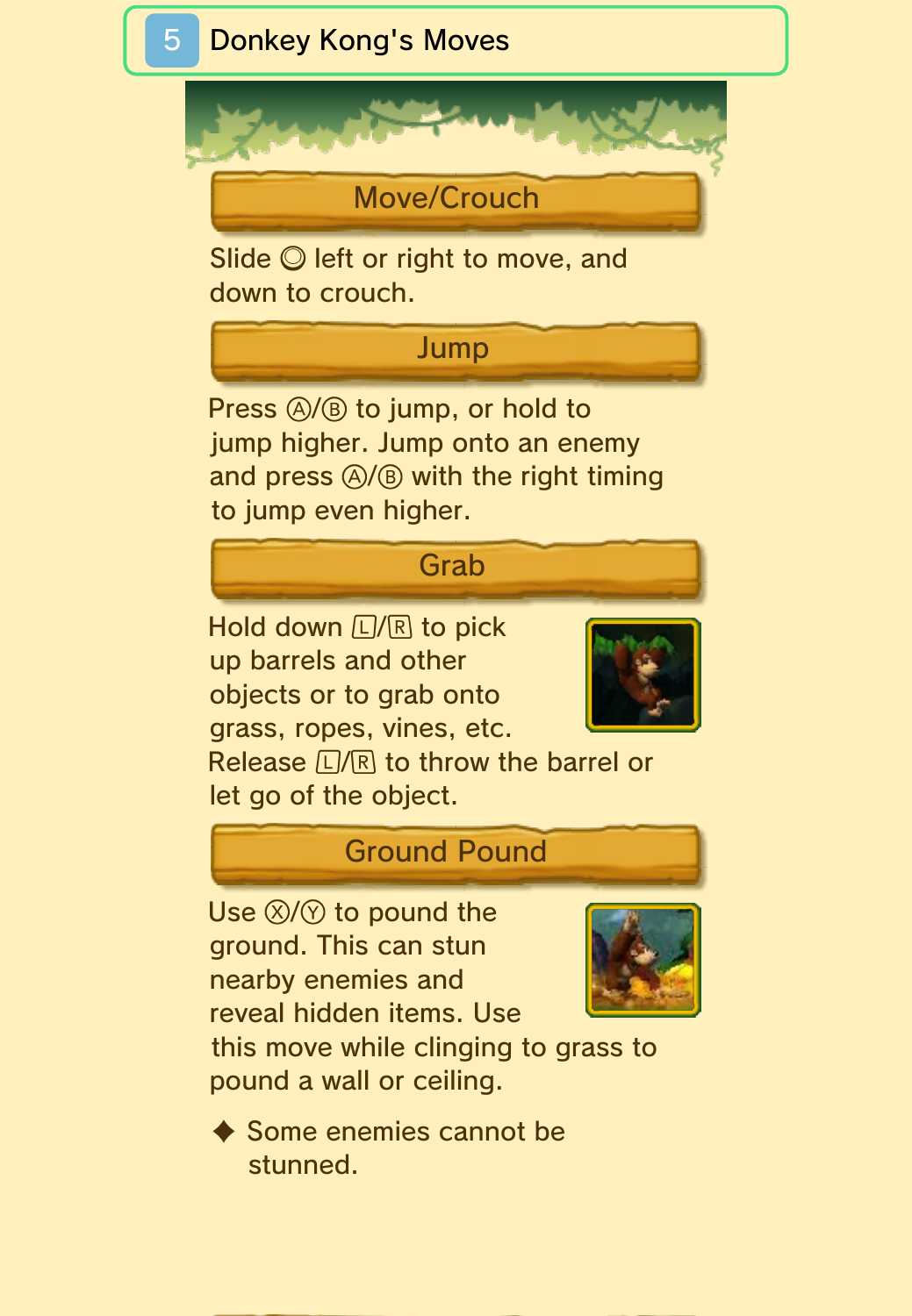## Barrel Roll

Press  $\mathcal{B}/\mathcal{D}$  while moving to roll and attack enemies. Press  $(A/B)$ while rolling for a long jump.



 $\triangle$  Some enemies are invulnerable to the Barrel Roll attack.

#### **Blow**

Press  $\mathcal{D}/\mathcal{D}$  while crouching to blow. This is useful for putting out fires or revealing hidden items.



## When with Diddy Kong

When you meet Diddy Kong (p. 8), he will jump onto Donkey Kong's back. You will then be able to use the following actions.

♦ In single-player mode, once Diddy Kong is on Donkey Kong's back, you cannot make him get down.

#### Barrel Jet

Hold  $\bigcircled{A/B}$  during a jump to hover in mid-air for a short time.

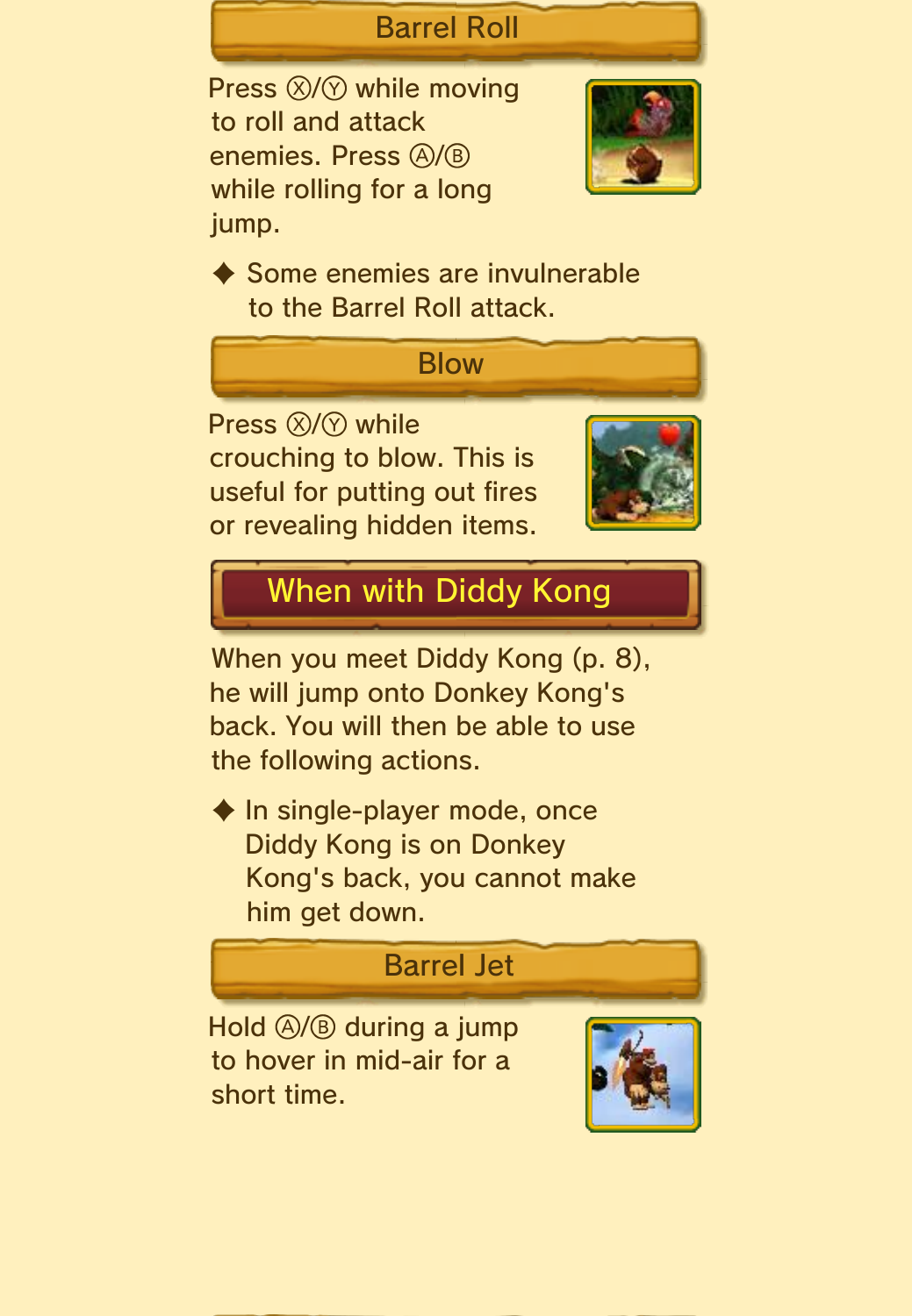### Kong Roll

Rapidly press  $\otimes$ / $\circledcirc$  while moving to perform the Kong Roll attack.



 $\blacklozenge$  Some enemies are invulnerable to the Kong Roll attack.

### Carry Diddy Kong

When Diddy Kong is controlled by another player in two-player mode (p. 13), you can have him jump on Donkey Kong's back by getting close to him and pressing  $\Box / \Box$ .

♦ If you have selected +Control Pad controls in Options, use  $P + \otimes / \otimes$ instead.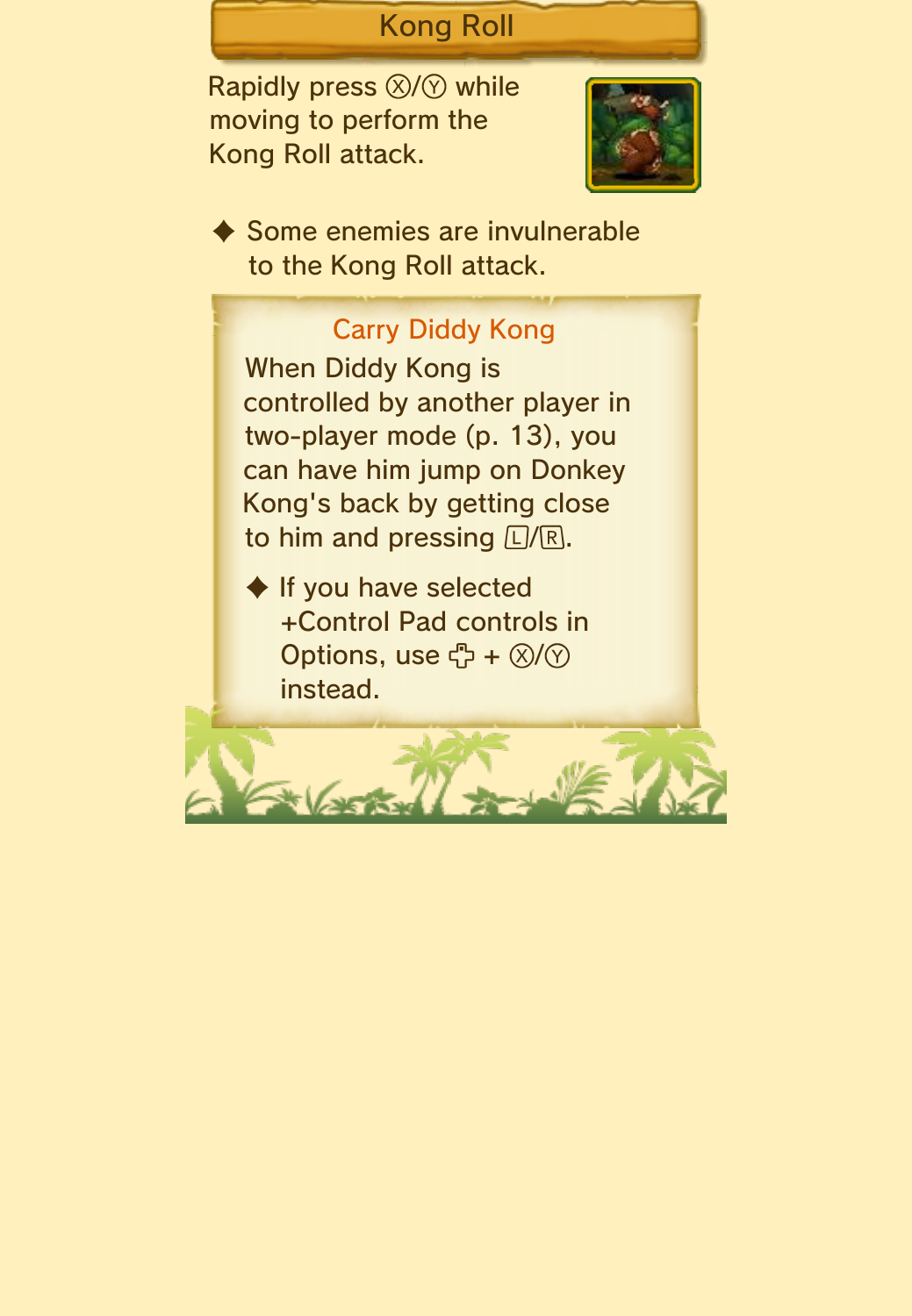## 6 Diddy Kong's Moves

Diddy Kong is only playable in twoplayer mode. His basic moves are the same as Donkey Kong's, but he has some unique ones too.

#### Barrel Jet

Hold down  $\bigcircled{\color{red} \beta}/\mathbb{B}$  while jumping to hover in the air for a short time.



## Peanut Popgun

Use  $\mathcal{D}/\mathcal{D}$  to shoot the Peanut Popgun.



 $\blacklozenge$  The effect is different depending on the enemy. Some enemies are invulnerable to the Peanut Popgun.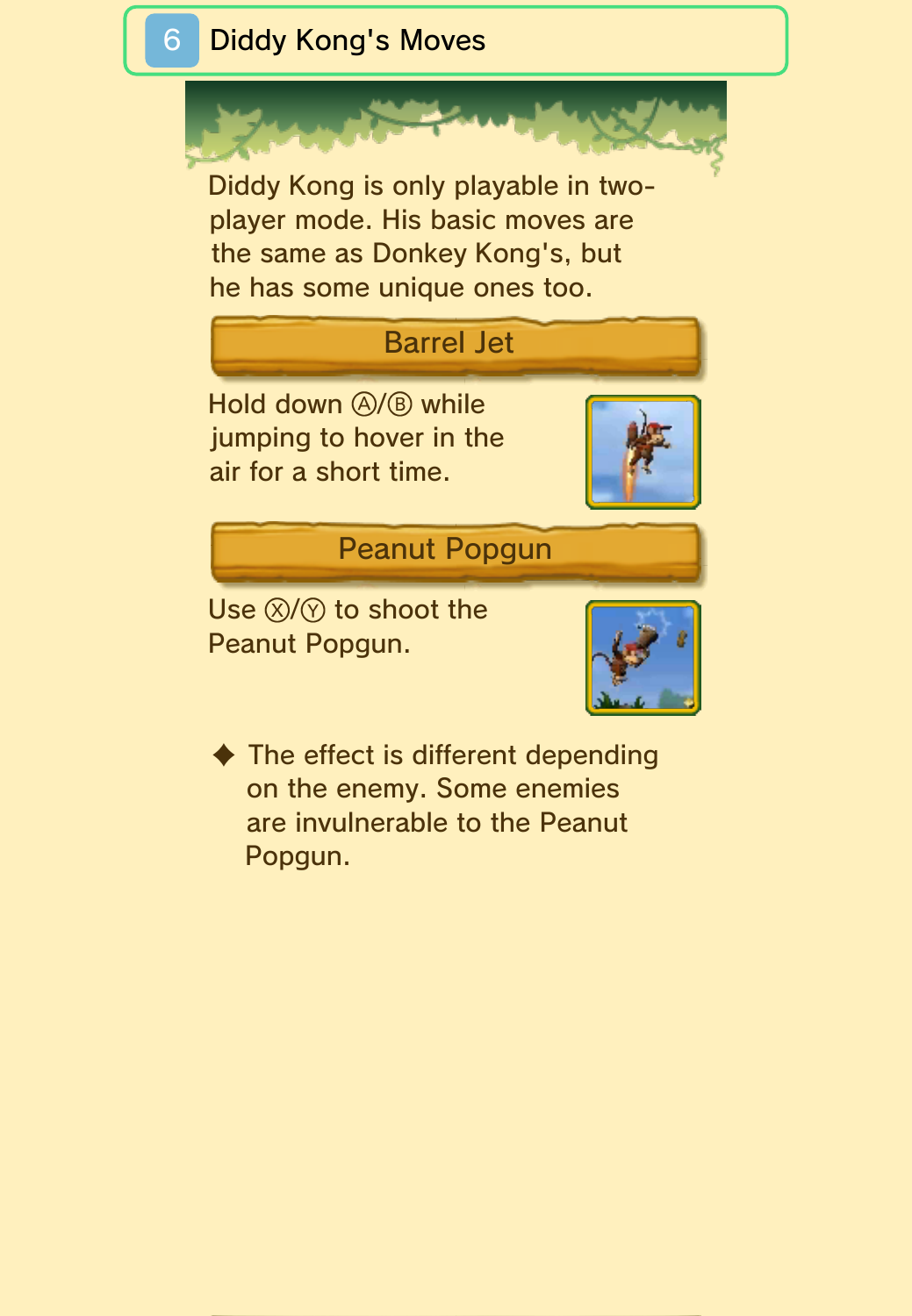To jump on Donkey Kong's back, press  $\square / \square$ . Press  $\square / \square$ again to dismount. Jump on Donkey Kong's Back

- ♦ If you have selected +Control Pad controls in Options, use  $\oplus$  +  $\otimes$ / $\otimes$  to jump on Donkey Kong's back and  $\bigoplus + \bigotimes / \bigotimes$  to get down.
- $\blacklozenge$  The only move available to the player controlling Diddy Kong while on Donkey Kong's back is shooting with the Peanut Popgun.

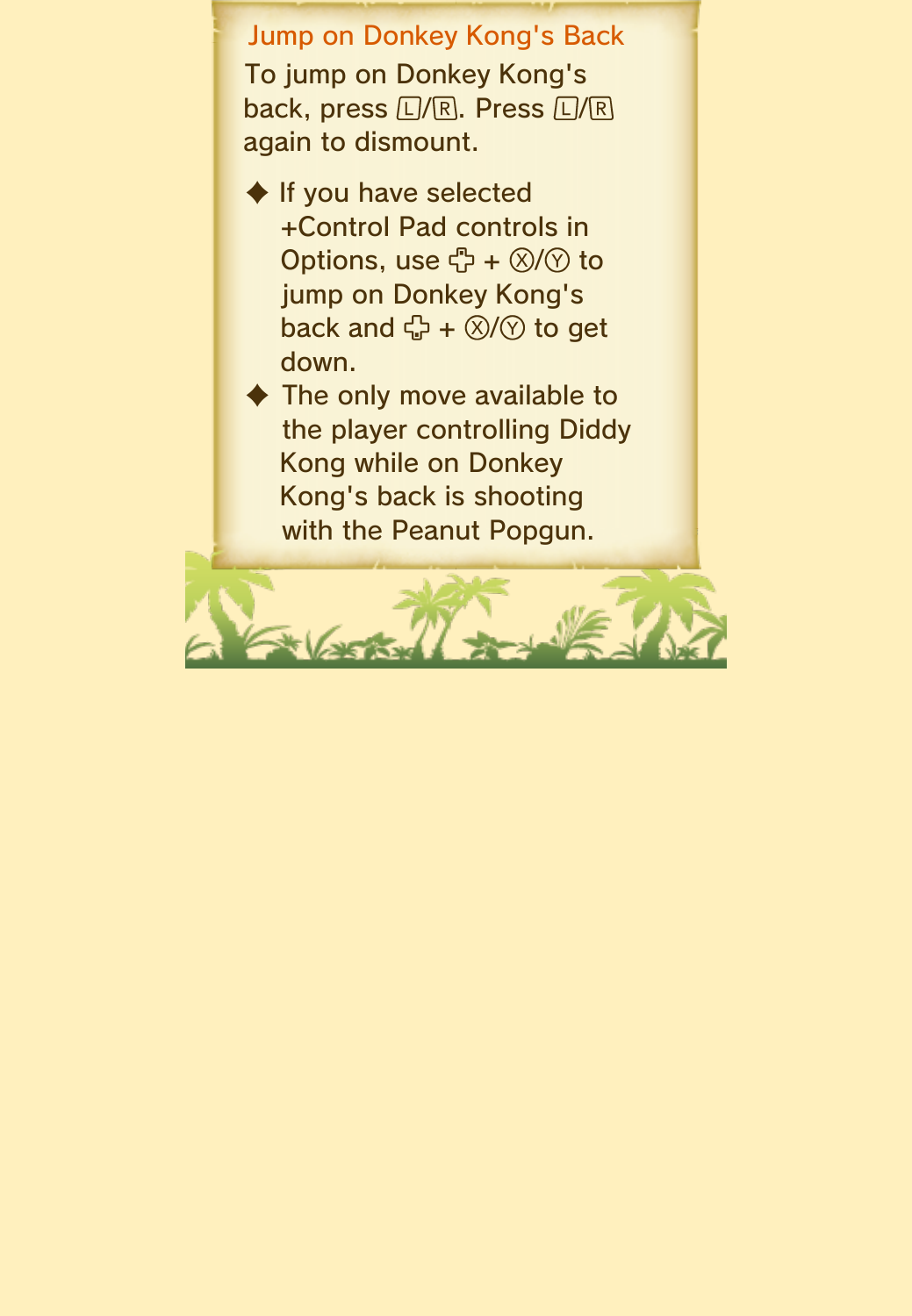## **Game Maps**



This is a map of the whole island. Select a world you want to go to.



## World Map

This is a detailed map of a world. Select the level you want to play.



 $\blacklozenge$  The number of balloons (p. 9) and banana coins (p. 12) you have collected will be shown on the Touch Screen.



## ① Level Name

#### ② Level

- **Cleared** 
	- Not cleared or only cleared in Super Guide (p. 9)
- : Locked

### ③ Cranky Kong's Shop

You can purchase items (p. 12) here.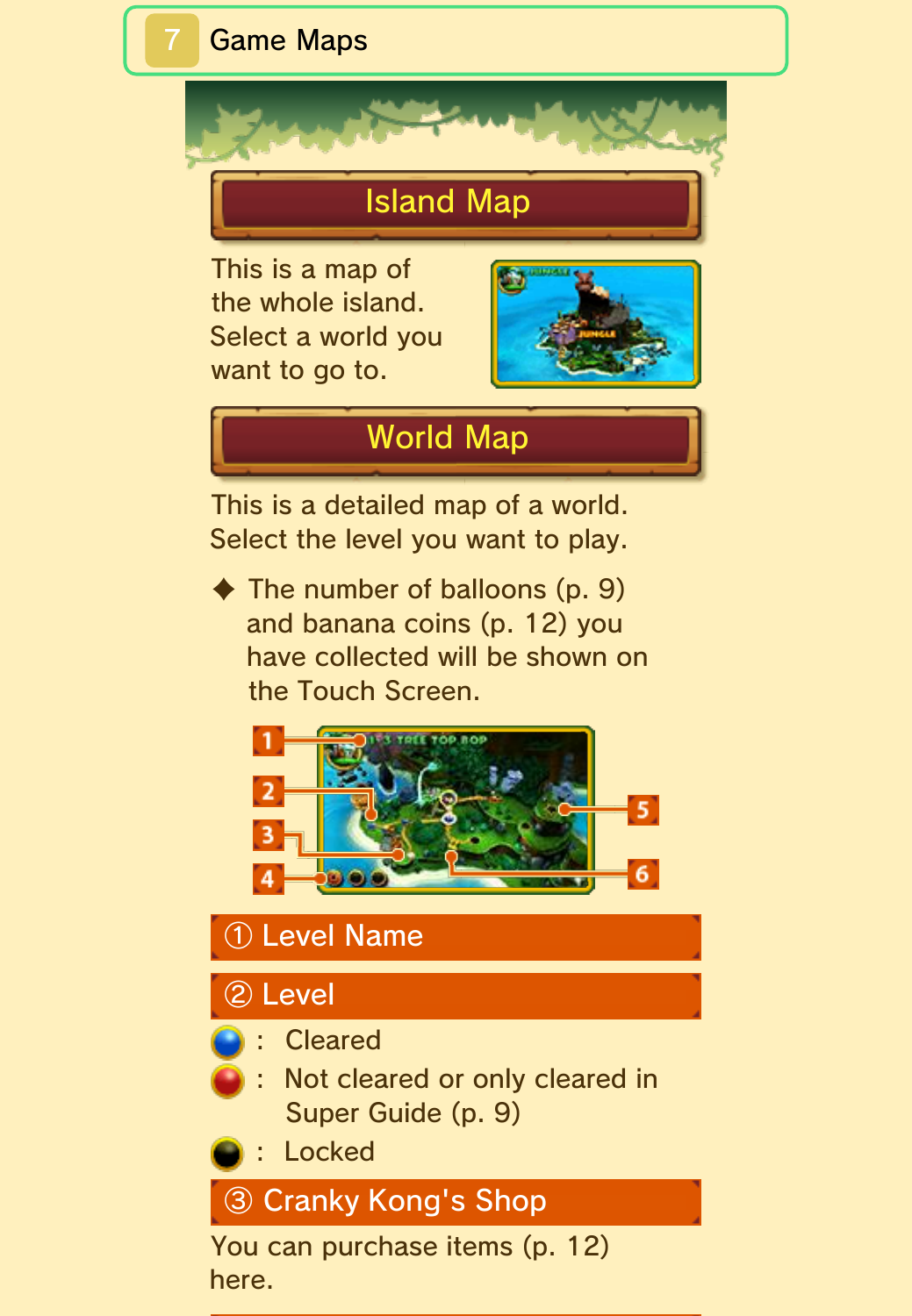## ④ Level Summary

The following icons will be shown if you satisfy certain requirements.

- **6** Find all KONG Letters (p. 12)
- **3** Find all Puzzle Pieces (p. 12)
	- **8** : Clear Time Attack within a specified amount of time
		- ♦ The colour depends on your level clear time.

⑤ Boss Level

#### ⑥ Locked Path

Buy Map Keys (p. 12) to open these paths.

Press **START** on any map screen to open the Map Pause Map Pause Menu

Menu. Here you can view a Level Summary for all levels in a world, edit the game options or quit the game.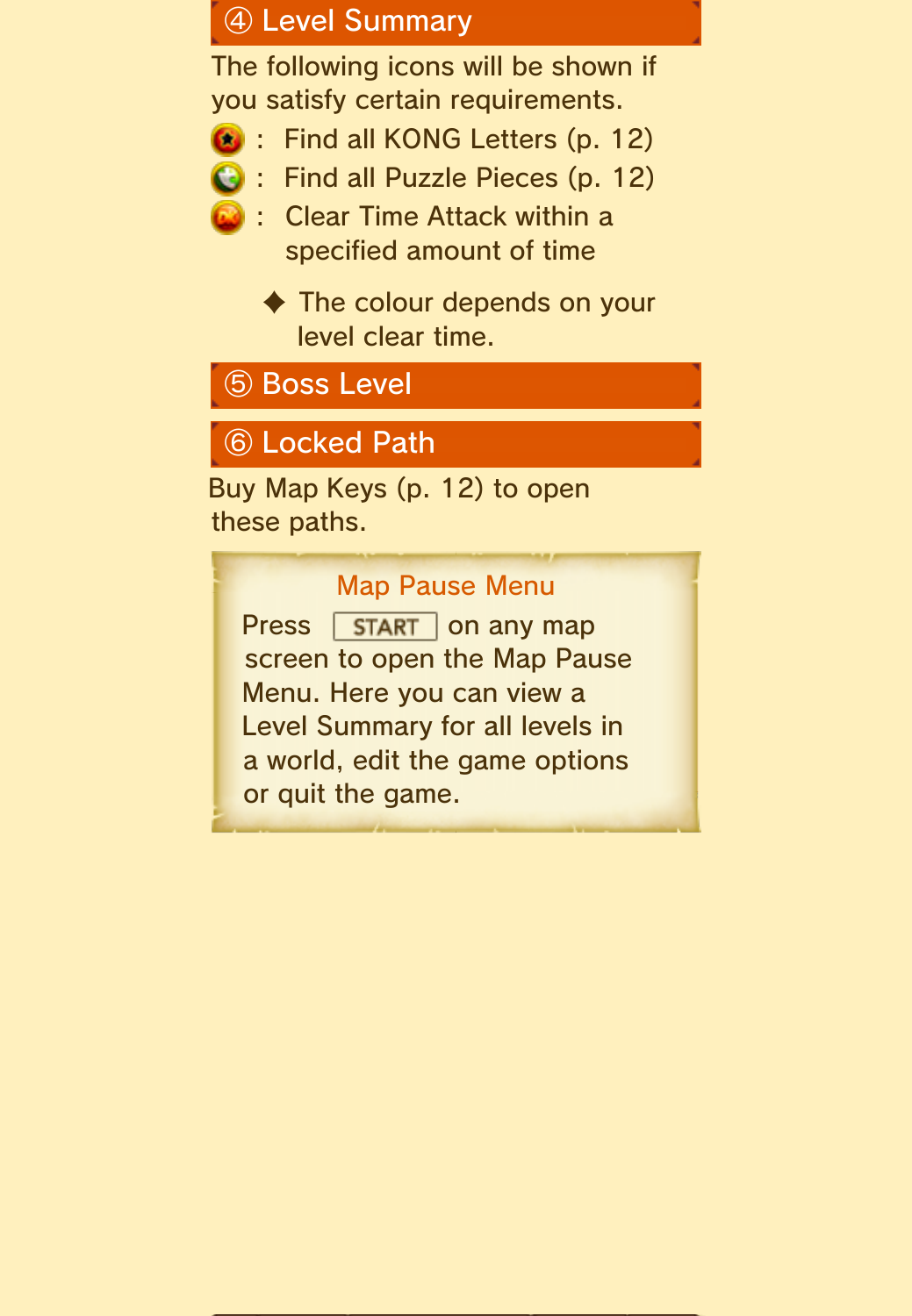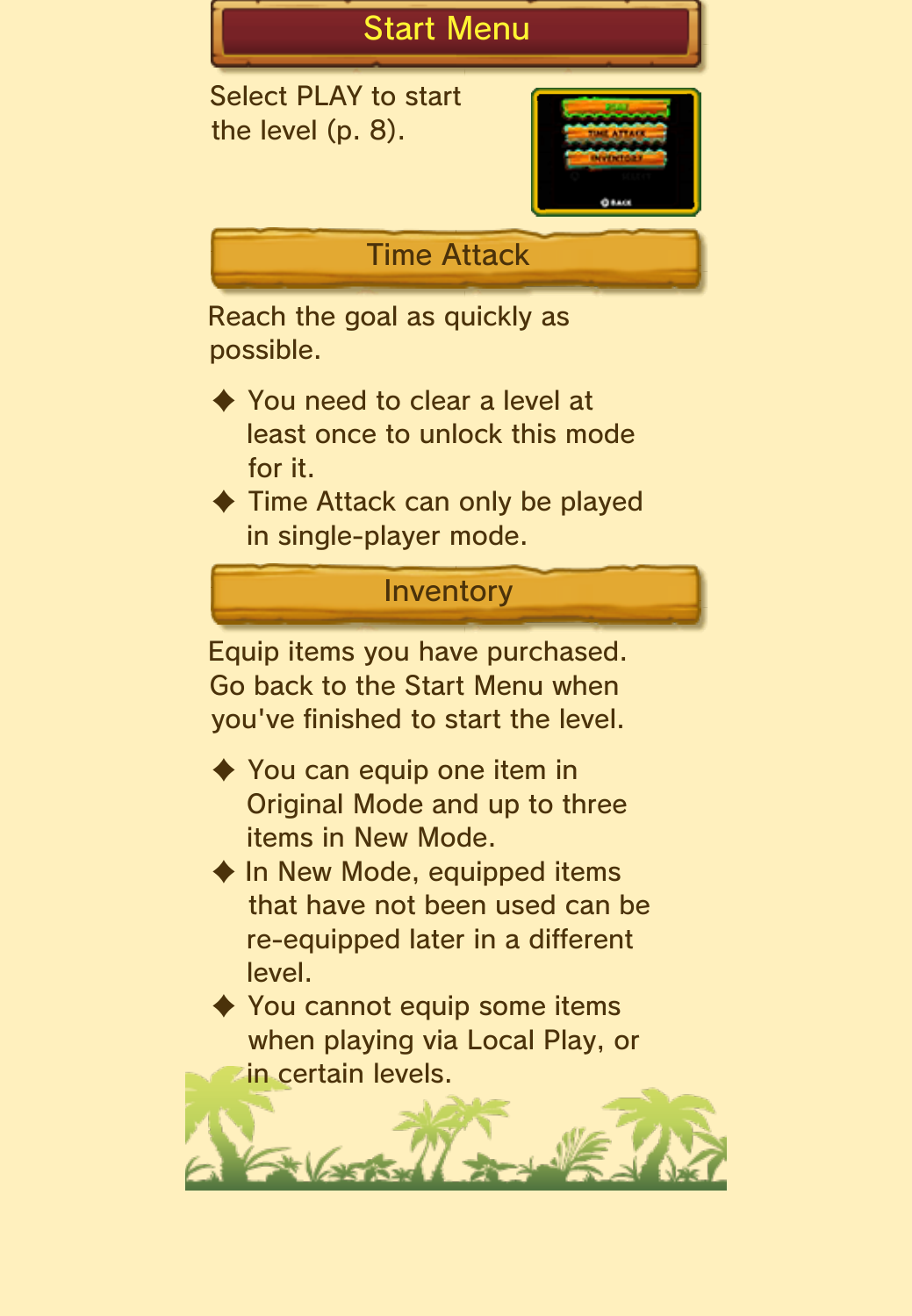## 8 Game Screen



## ① Hearts

You lose hearts when you take damage.

♦ Donkey Kong's hearts are at the top and Diddy Kong's are shown below.

② Items Collected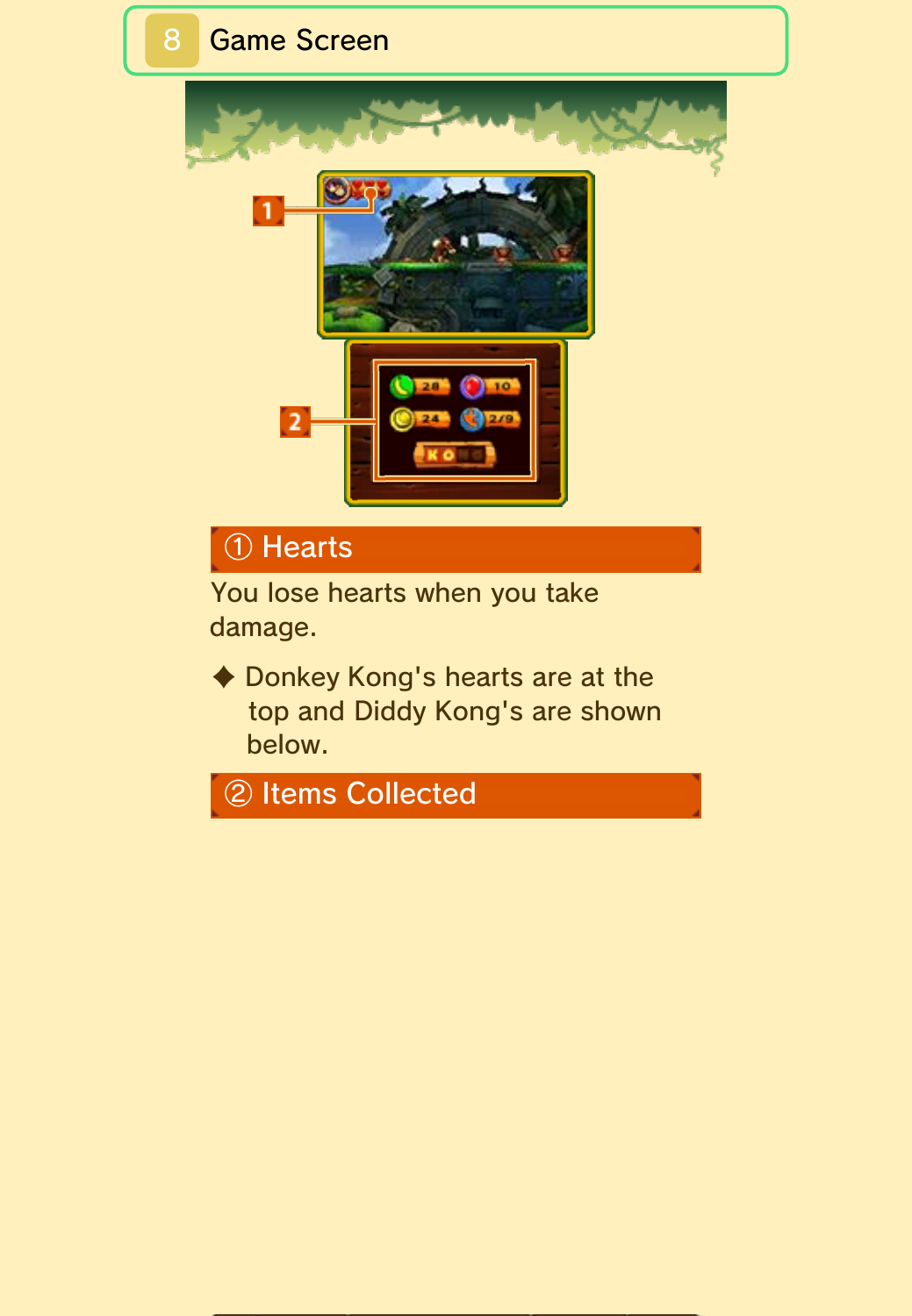## About Diddy Kong

#### Single-Player Mode

Diddy Kong will appear when you break a DK Barrel (p. 11). He will jump onto Donkey Kong's back and help him out.

♦ Diddy Kong will lose hearts if he gets hurt. When he loses all hearts, he will disappear.

#### Two-Player Mode

Diddy Kong will be controlled by one of the players. He will join the adventure right at the start of the level.

#### Pause Menu

Press  $\sqrt{s}$  START to open the Pause Menu, where you can change the game options or quit the level.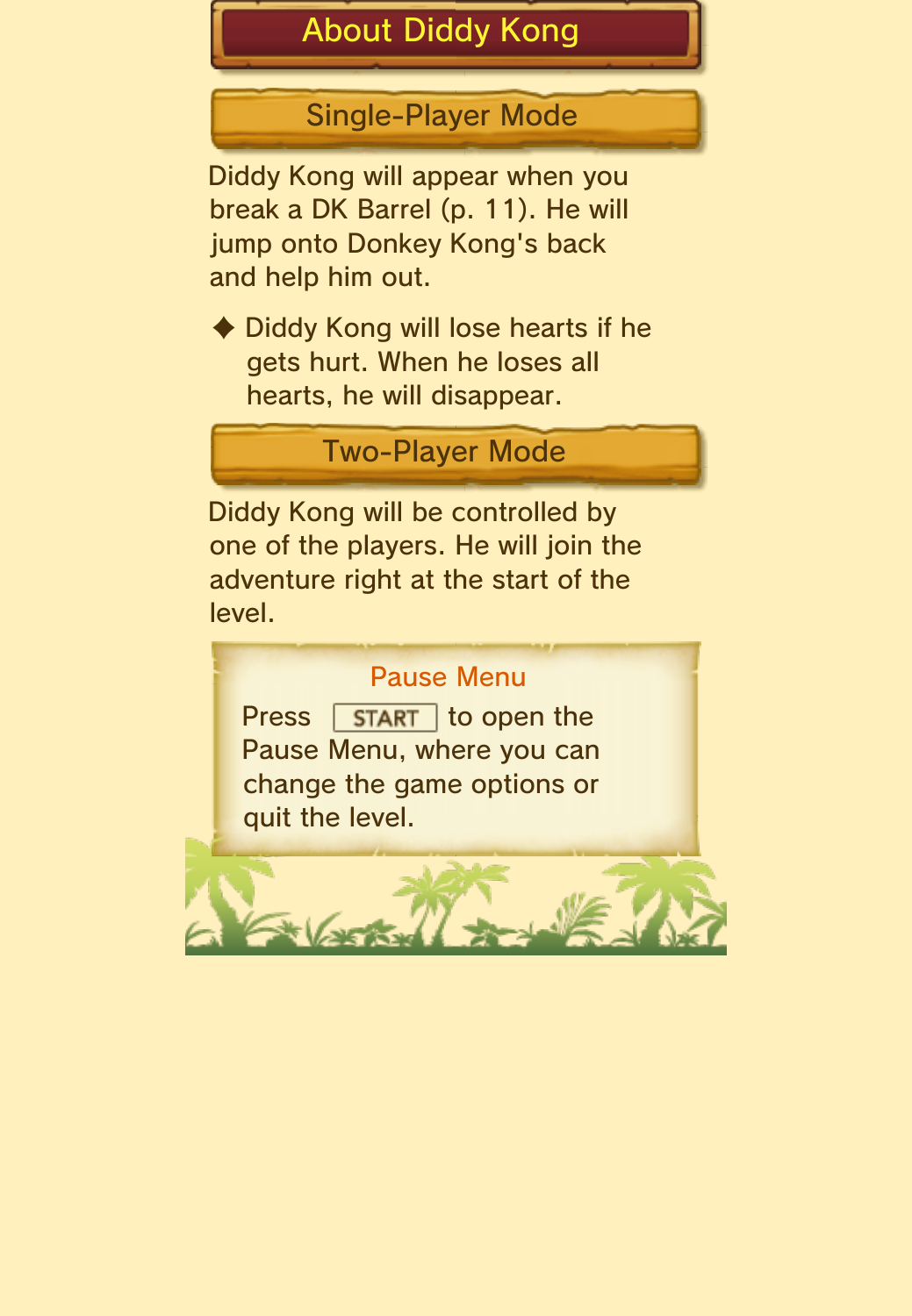Defeat enemies and solve puzzles as you make your way to the goal.

#### **Checkpoints**

If you lose a life after passing a checkpoint, you will restart the level from the last checkpoint you passed.



 $\blacklozenge$  If you complete or quit a level, or lose all your lives, you will start from the beginning of the level the next time you enter it.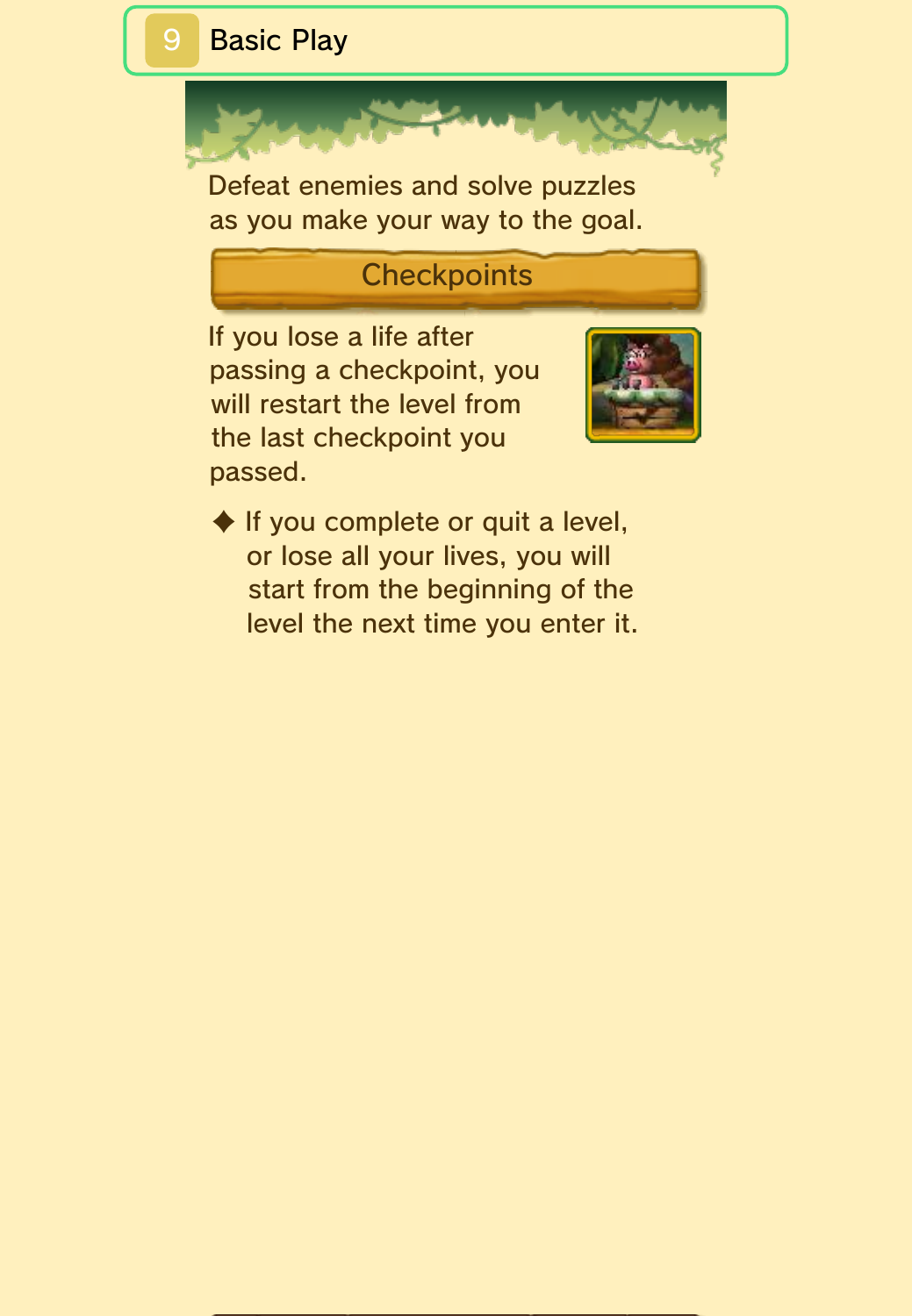## The Goal

Break the Slot Machine Barrel to clear the level. Your item reward depends on the symbol shown on the barrel when you break it.



 $\blacklozenge$  If the barrel has the  $\Box$  symbol, the item you get will be random. Press  $\circledX/\circlearrowright$  rapidly to increase the quantity.

#### Bonus Stages

There are hidden bonus stages in some levels. Get all the



items within the time limit to obtain a Puzzle Piece.

#### Lives and Balloons

If you lose all your hearts or fall down a pit, you will lose one balloon and restart from the beginning of the level or the last checkpoint.

#### Game Over

If you lose a life when you don't have any more balloons left, the game will be over. Press  $\circledA$  to restart with four balloons.



 $\blacklozenge$  In two-player mode, you will restart with three balloons.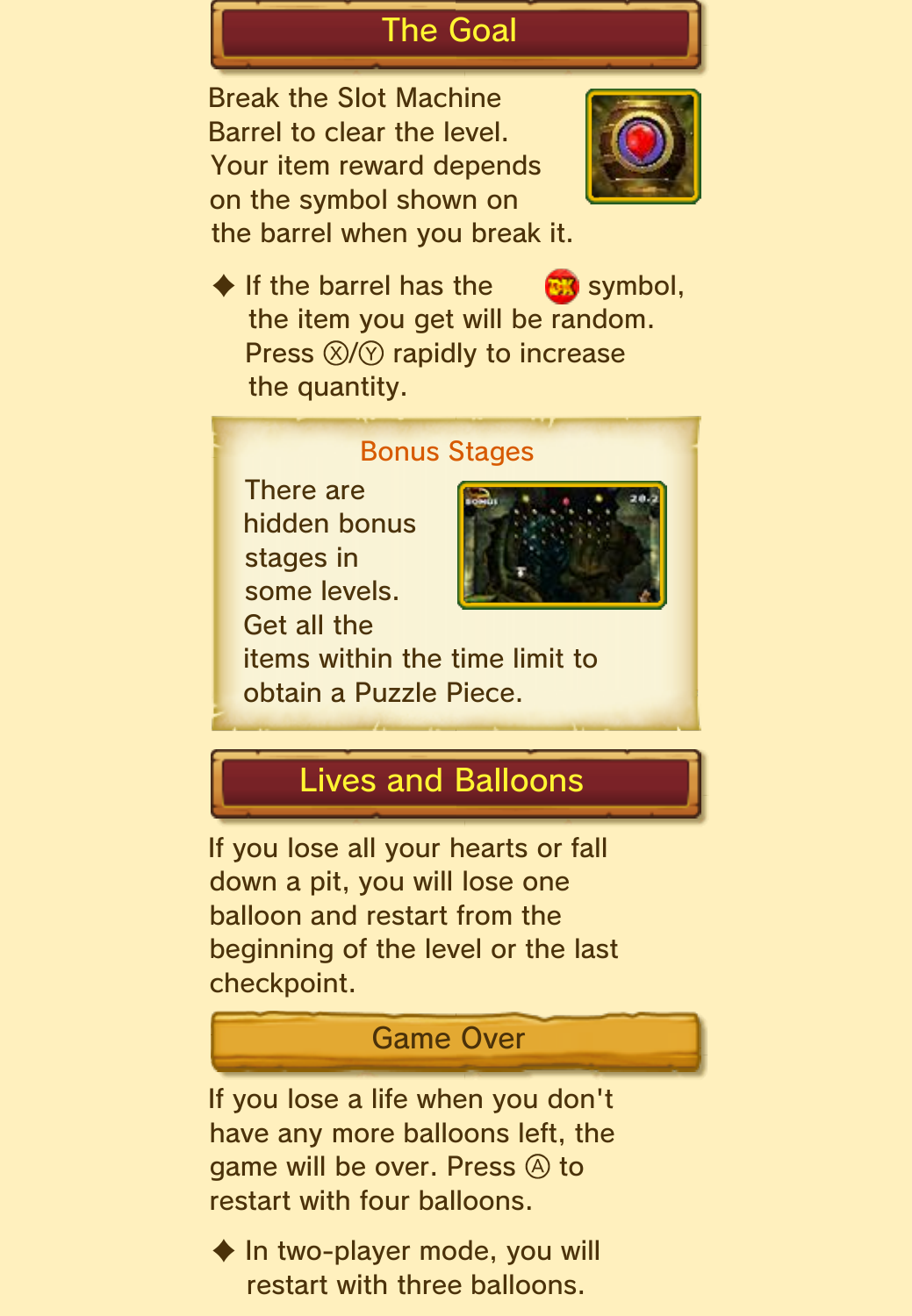## Super Guide

If you lose eight lives in one level in Original Mode or five in New Mode, the tutorial pig will appear. Get close to him and press  $\sqrt{START}$  to have the invincible Super Kong finish the level for you.





- While in Super Guide, press **START** to begin controlling Super Kong.
- The path to the next level will be unlocked if a level is completed in Super Guide.
- Items obtained by Super Kong will not be saved.
- Super Guide is only available in single-player mode.

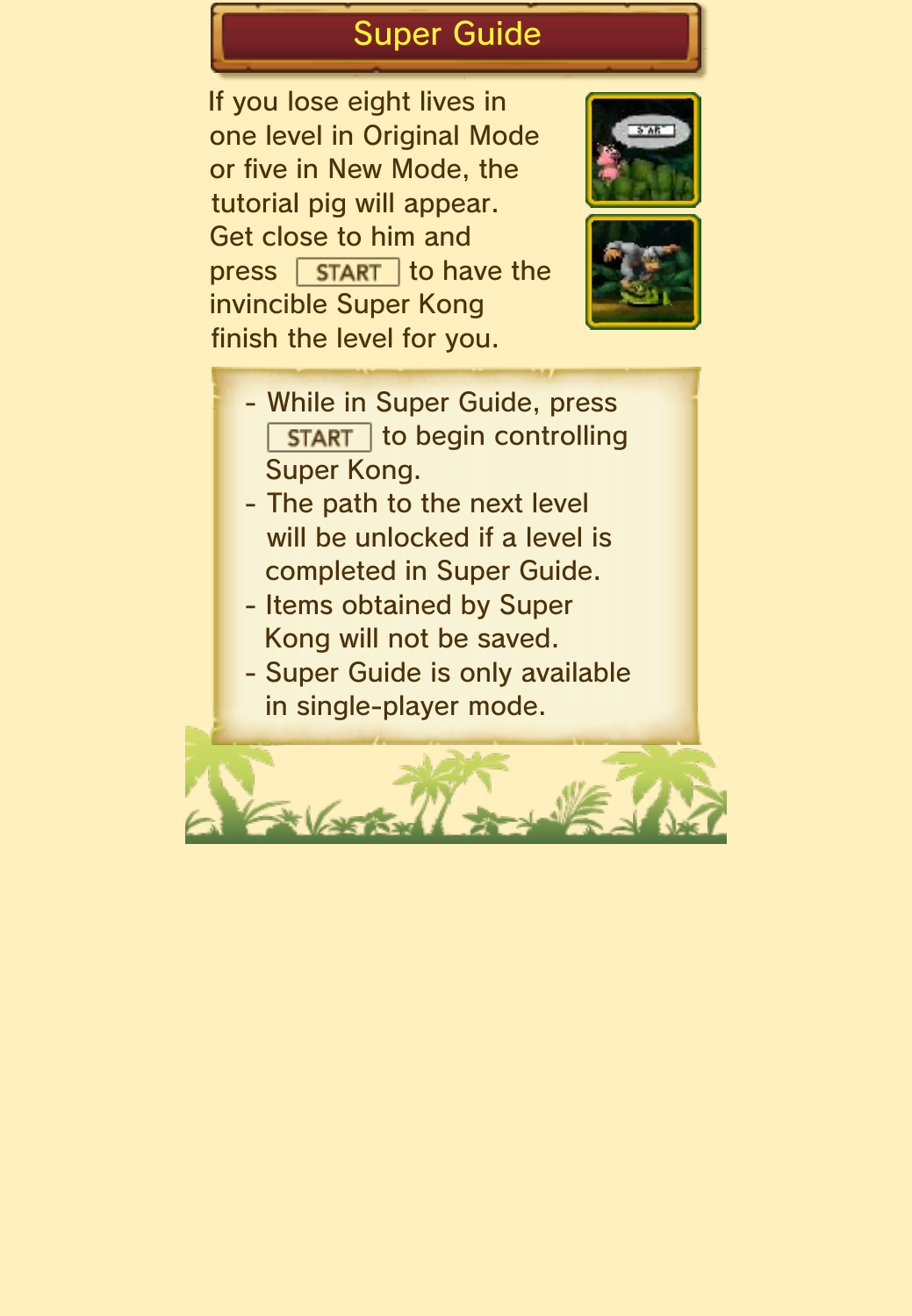## 10 Riding



Jump onto a cart to ride it. Press  $\circledA/\circledB$  to jump and slide  $\bigcirc$  down to crouch.

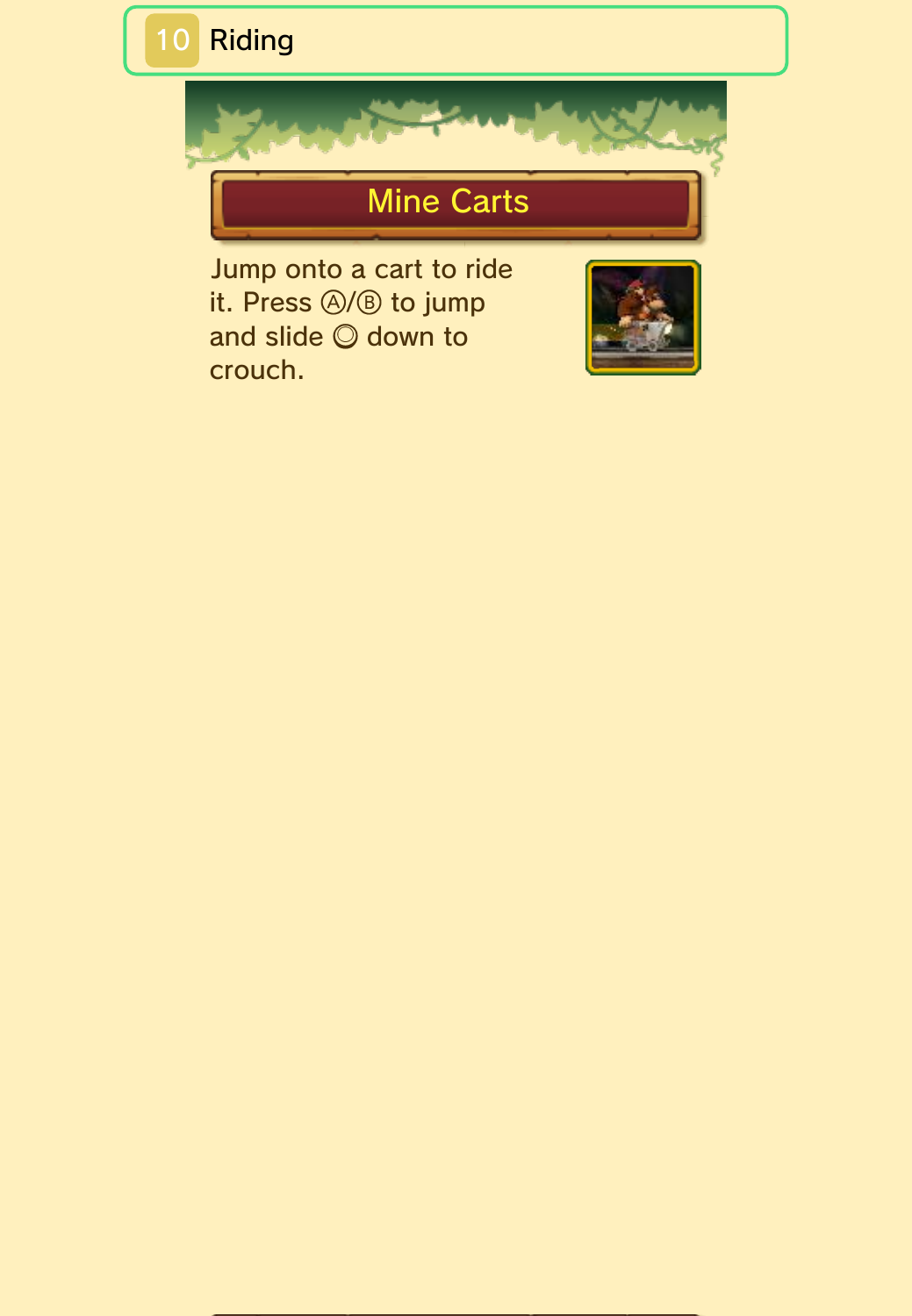## Rocket Barrel

Jump into a Rocket Barrel and rapidly press  $\circledA/\circledB$  to start it. The controls depend on the direction in which you're flying.

### **Horizontal**

Press  $\circledA/\circledB$  to ascend. Release to descend.



#### **Vertical**

Speed up with  $\bigcircled{0}/\mathbb{B}$ . Release to return to the previous speed. Slide left or right to move.



## Rambi

Break a container with the Rambi logo and Rambi will appear. Jump onto his back to ride, destroying obstacles as you go. Use  $\mathcal{D}/\mathcal{D}$ while moving to dash.



 $\blacklozenge$  Press  $\Box/\Box$  to dismount. If you have selected +Control Pad controls in Options, use  $\bigoplus$  +  $\mathcal{D}/\mathcal{D}$  instead.

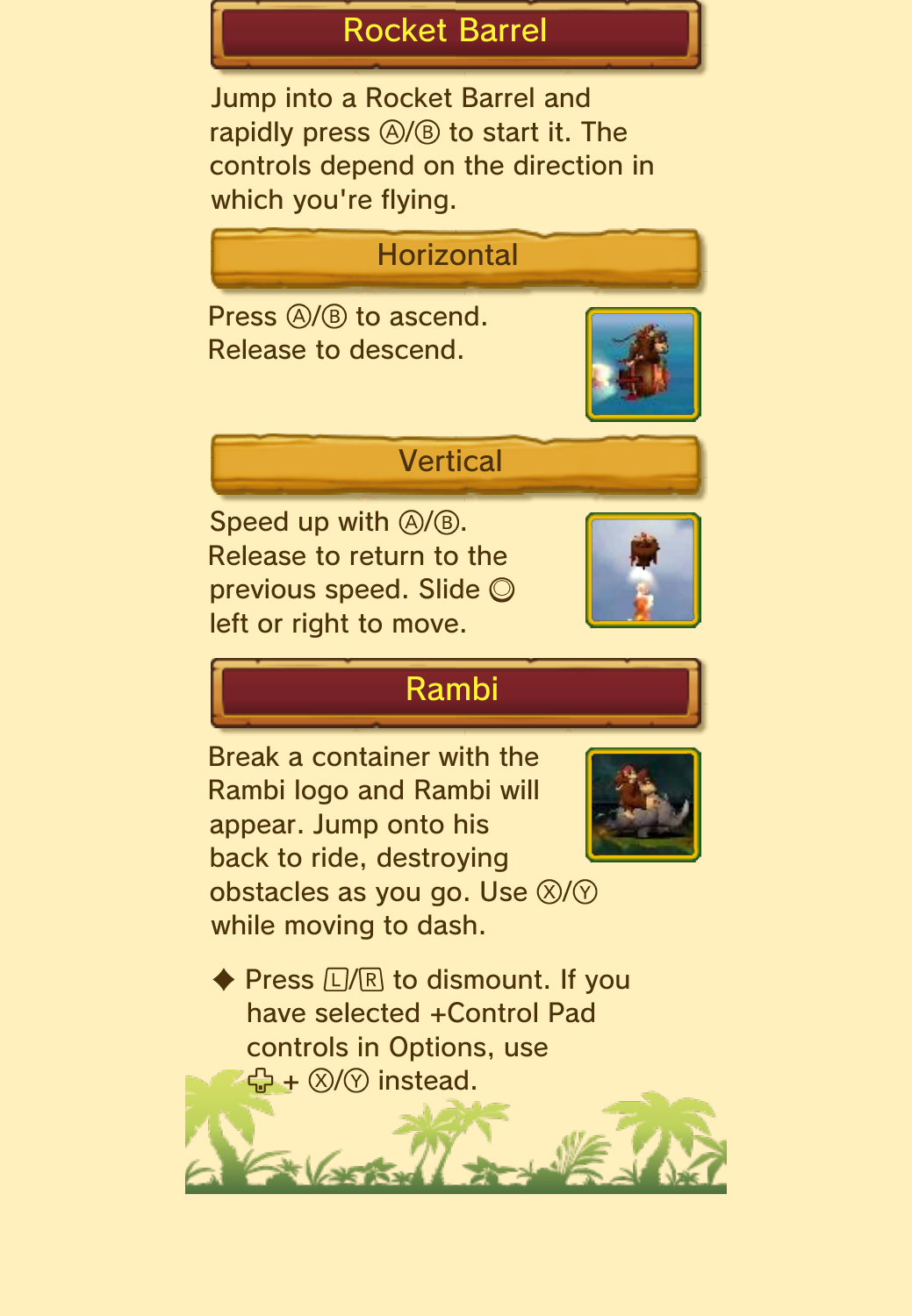## 11 Barrels



Throw it to break it and release Diddy Kong. When it breaks, you will recover all your hearts. It



can also be used in the same way as a regular barrel.

## Regular Barrel

Throw it at enemies, special walls or obstacles.



## Barrel Cannons and Blast Barrels

Jump inside to blast out in a specified direction.

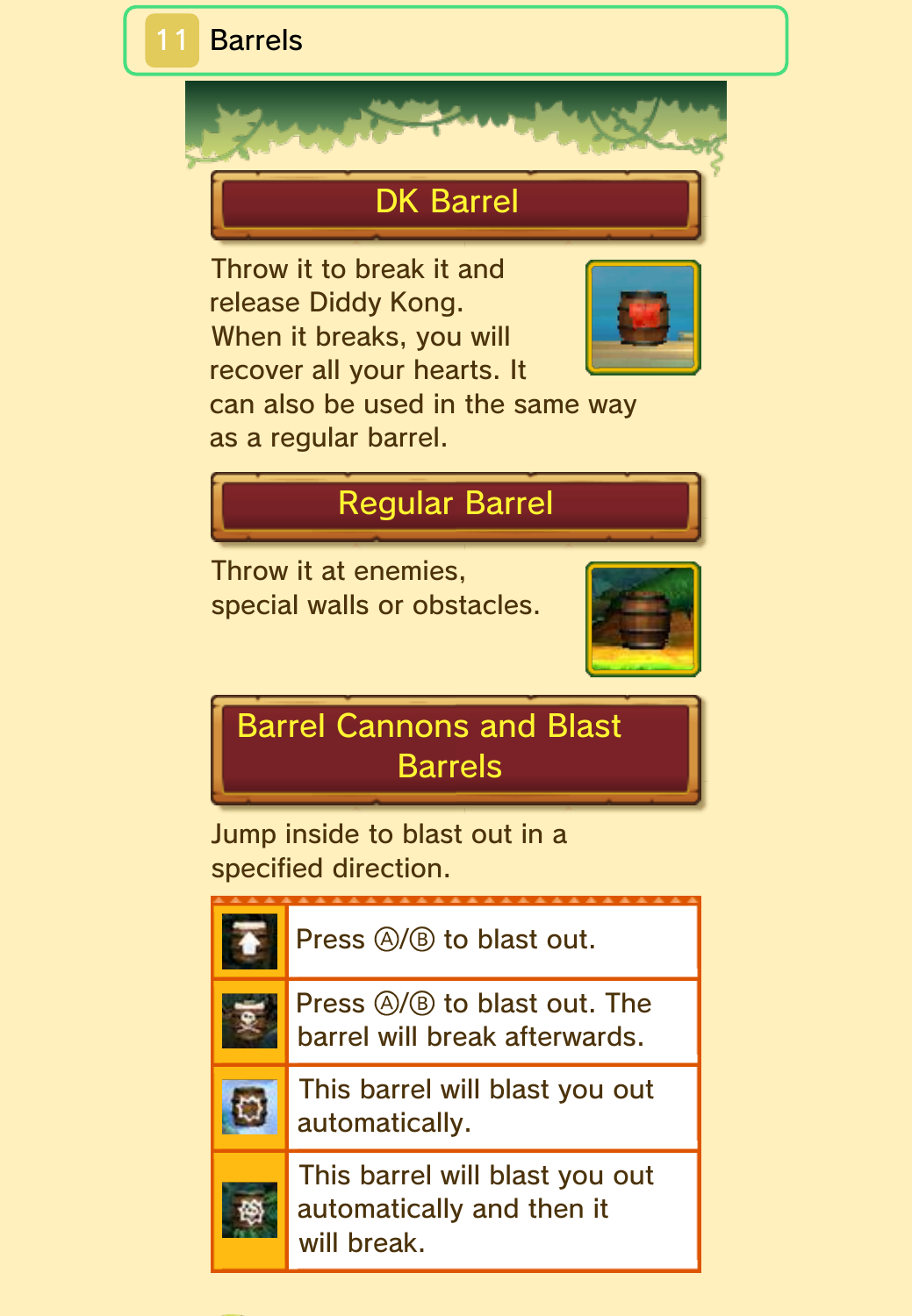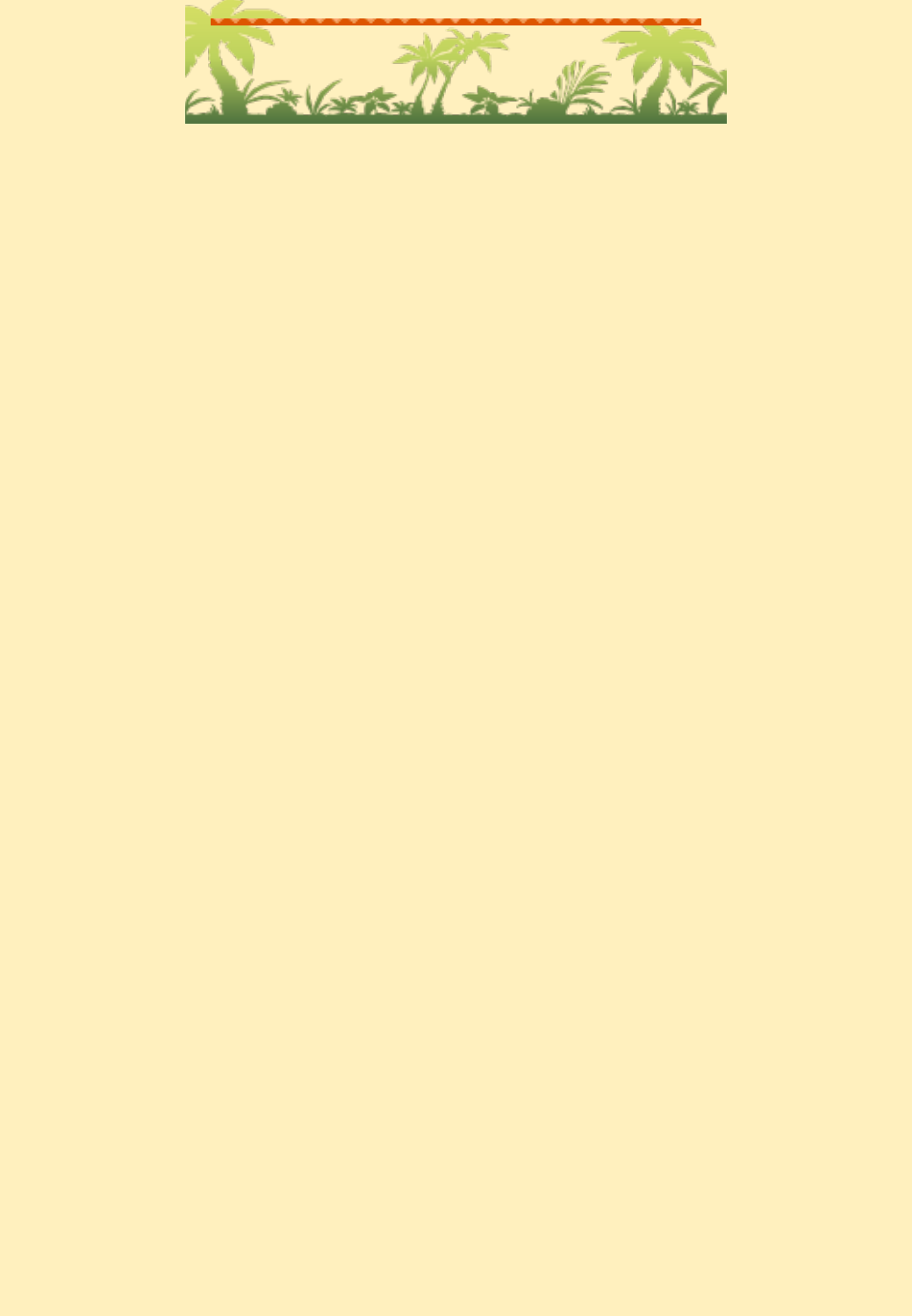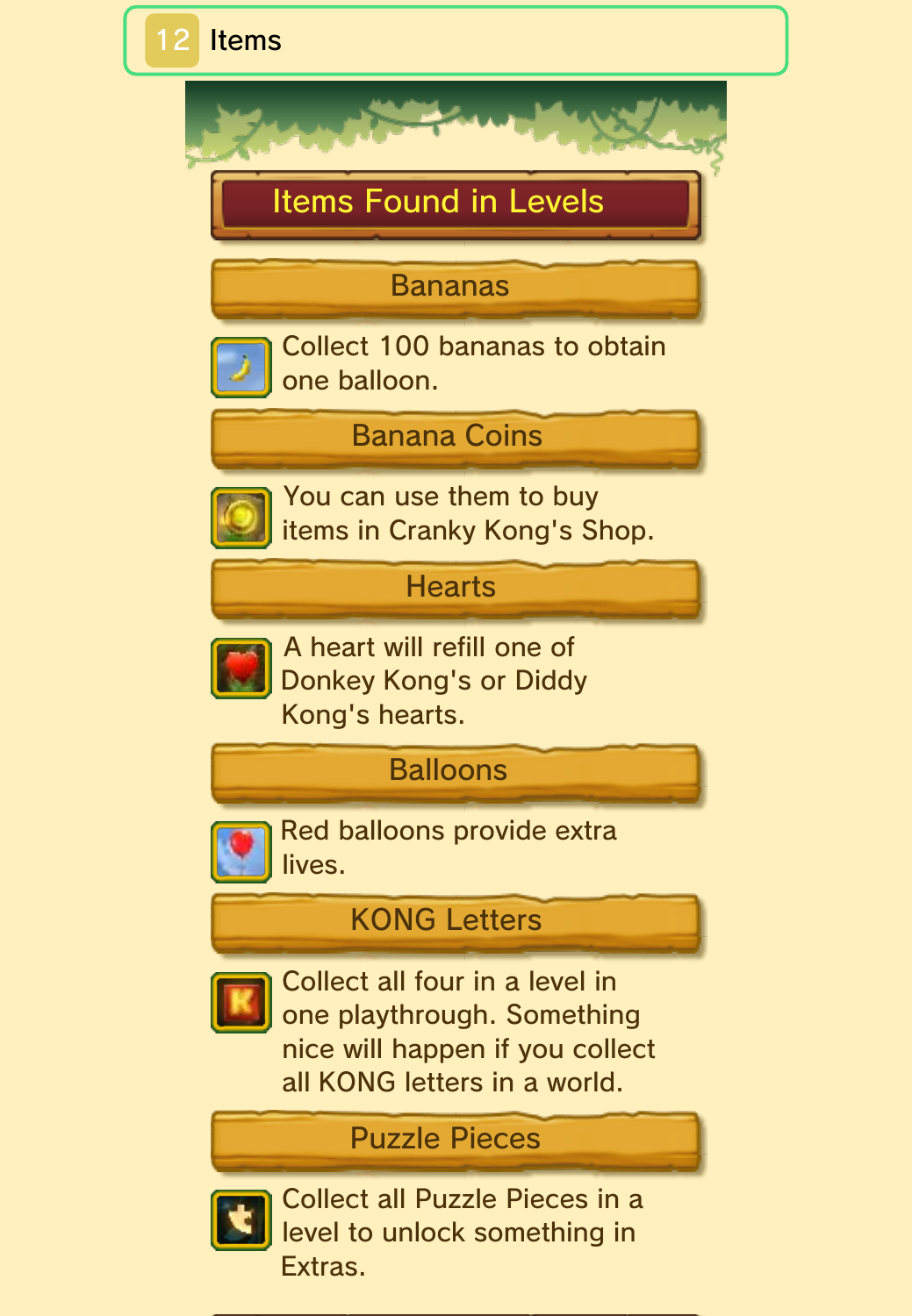## Cranky Kong's Shop

The effects of equipped, usable items last until you lose a life, or finish or quit the level.

 $\blacklozenge$  In New Mode, if you lose a life and restart the level or continue from a checkpoint, the effects of some items (Squawks, Heart Boost, Banana Juice and Crash Guard) will be carried over.

## Balloons



The number shows how many red balloons you will get.

### Squawks



Squawks will let you know when you're near a Puzzle Piece.

## Heart Boost



It adds one extra heart to your heart count.

## Banana Juice



Protects you from damage five times in New Mode and ten times in Original Mode.

## Map Key



It opens a locked path on the World Map.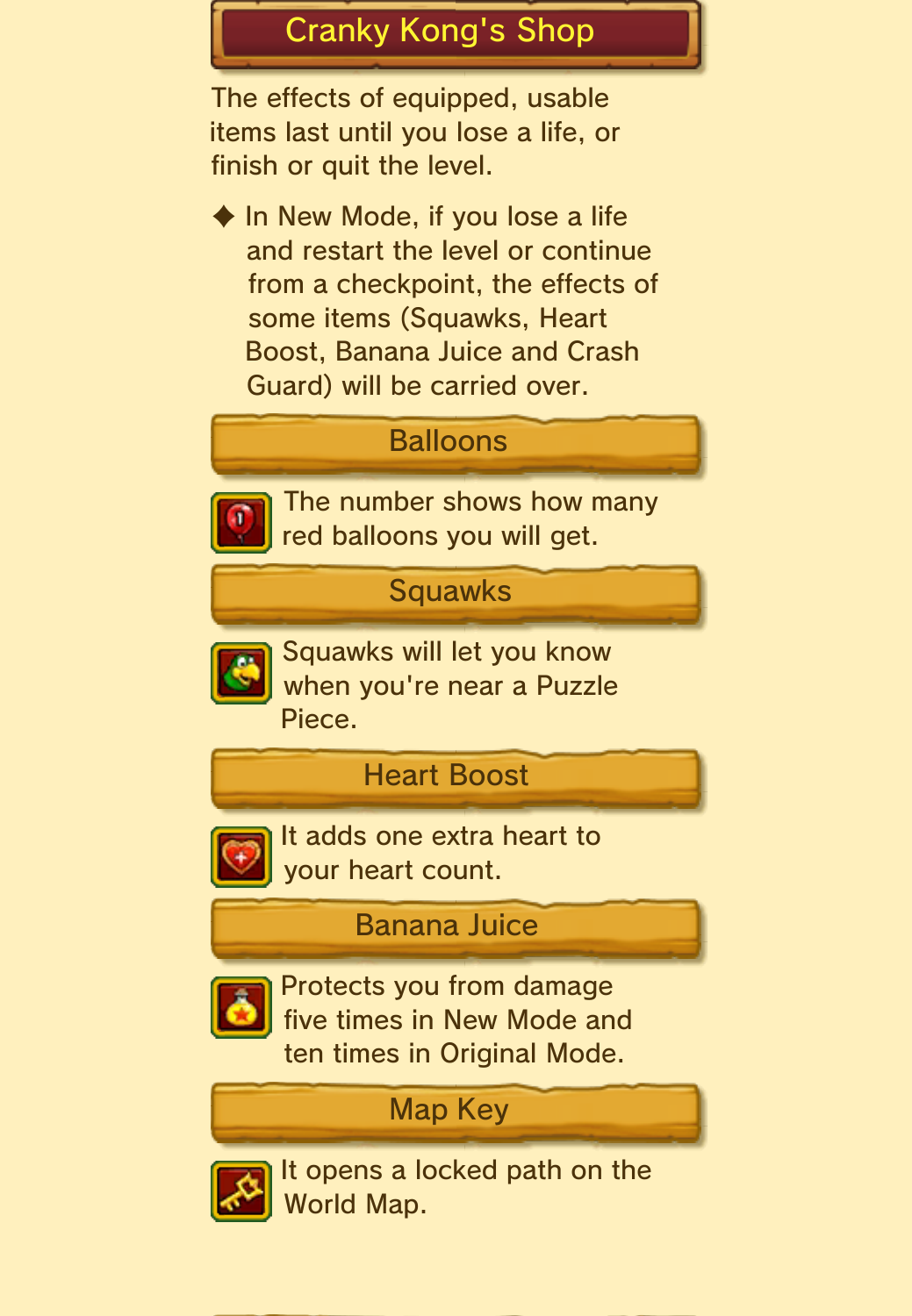#### Green Balloon



It will prevent you from losing a life if you fall down a pit, but only once. It will be used automatically when you fall into a pit.

#### Crash Guard



It will protect your Mine Cart or Rocket Barrel from taking damage twice.

#### Portable DK Barrel



Touch the Touch Screen to take this barrel out. You can use it at any time when you're not with Diddy Kong.

Green Balloons, Crash Guards and Portable DK Barrels appear only in New Mode.

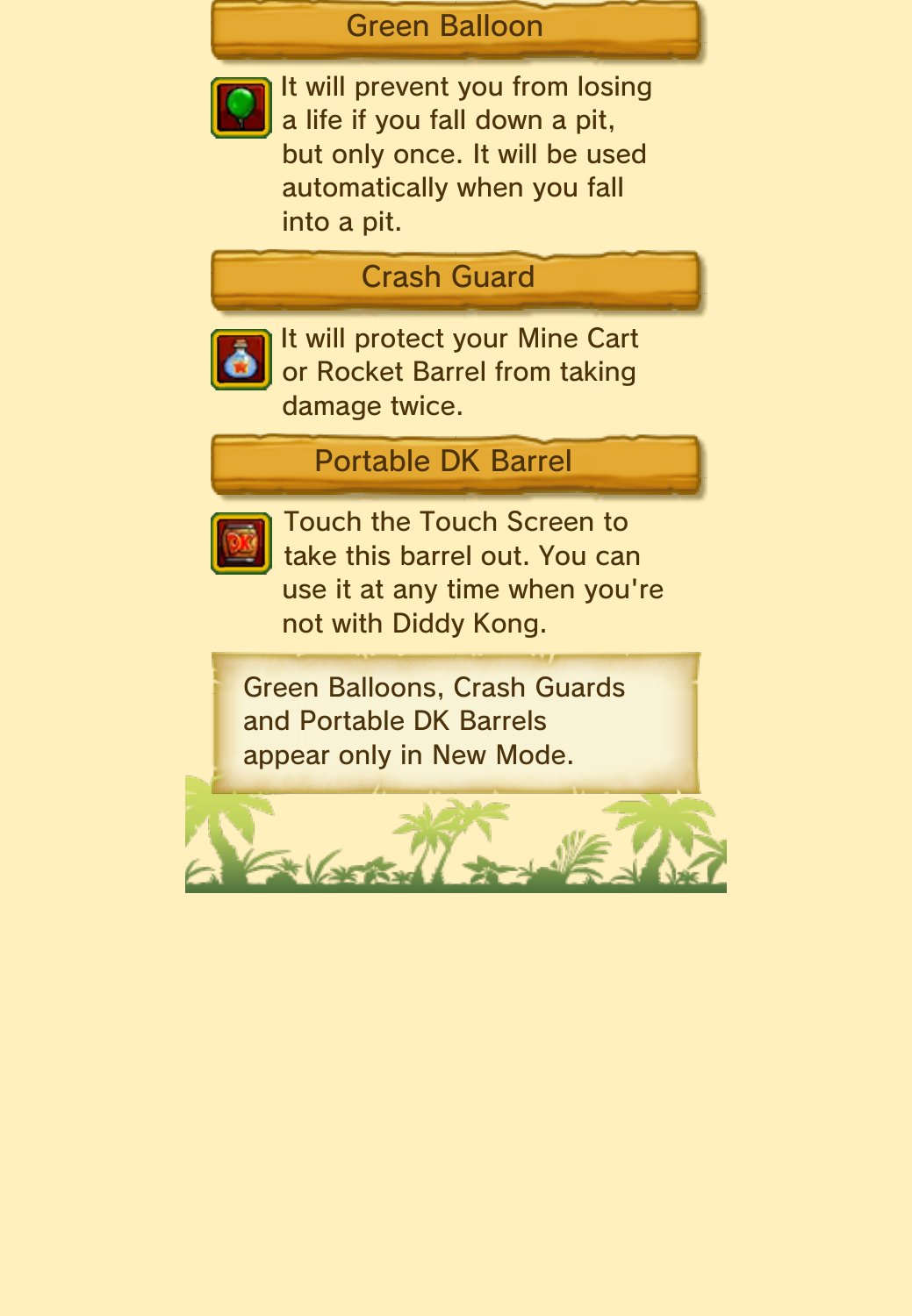# 13 Two-Player Mode

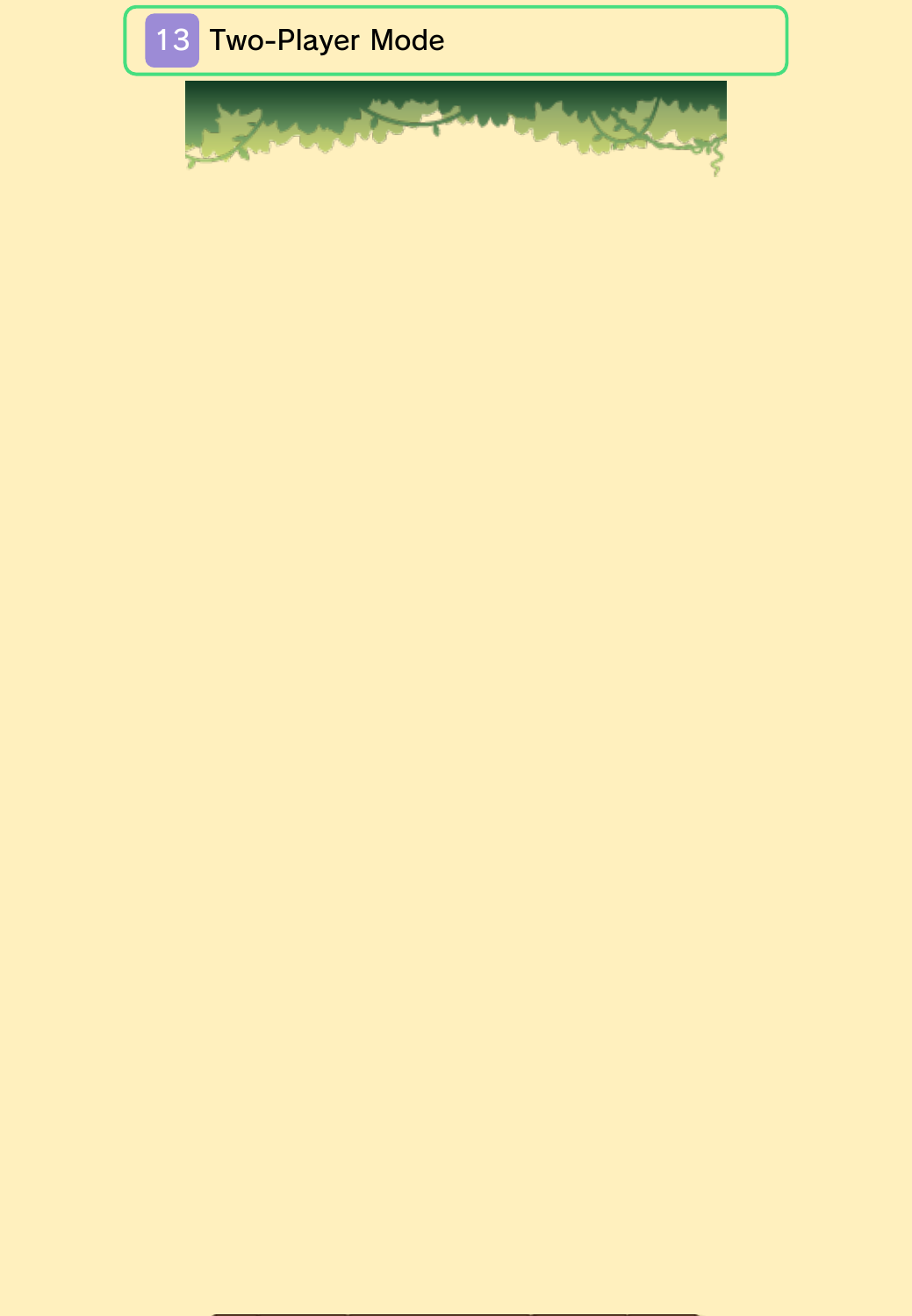#### Two-Player Co-op Mode (Local Play) 阅

Two players can play together as Donkey Kong and Diddy Kong using Local Play.

Please be aware that if you decide to play using wireless communication, the User Name set in the Nintendo 3DS System Settings will be made visible and will also be shared with other players.

## You Will Need:

- One Nintendo 3DS system per player
- One copy of the software per player

### **Setup**

One player needs to select Donkey Kong and the other, Diddy Kong. Follow the onscreen instructions to proceed.



- ◆ The player who chooses Donkey Kong will be the host. Progress will be saved to the host's game file.
- ♦ This software does not support Sleep Mode during Local Play, even when the Nintendo 3DS system is closed.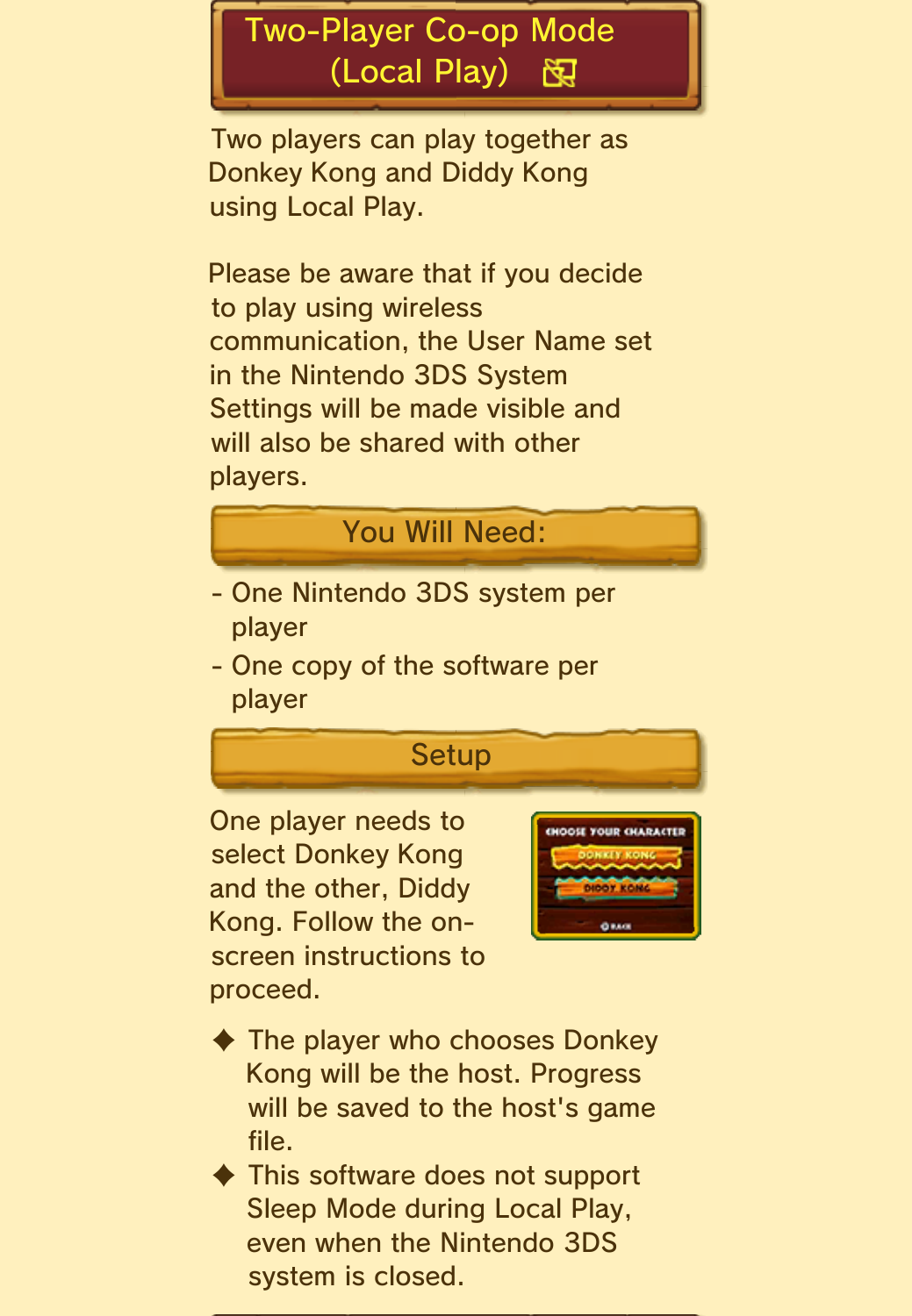## Losing Lives and Reviving

If a character loses a life, he will disappear from the level. Press  $\circledA$  to use a balloon and he will return



floating in a DK Barrel. Press  $\mathcal{D}/\mathcal{D}$ to get close to the other player's character. The barrel will break when it touches the other character and you will be back in the game.

 $\blacklozenge$  If the barrel carrying a character falls off-screen, the balloon count will decrease by one.

#### DK Barrel

You can also bring a character back without using a balloon, by breaking a DK Barrel found in the level.

#### When Both Players Lose a Life...

If both players lose a life at the same time or a player loses a life when the other player's character is still in a barrel, two balloons will be used and both players will be returned to the beginning of the level or the last checkpoint.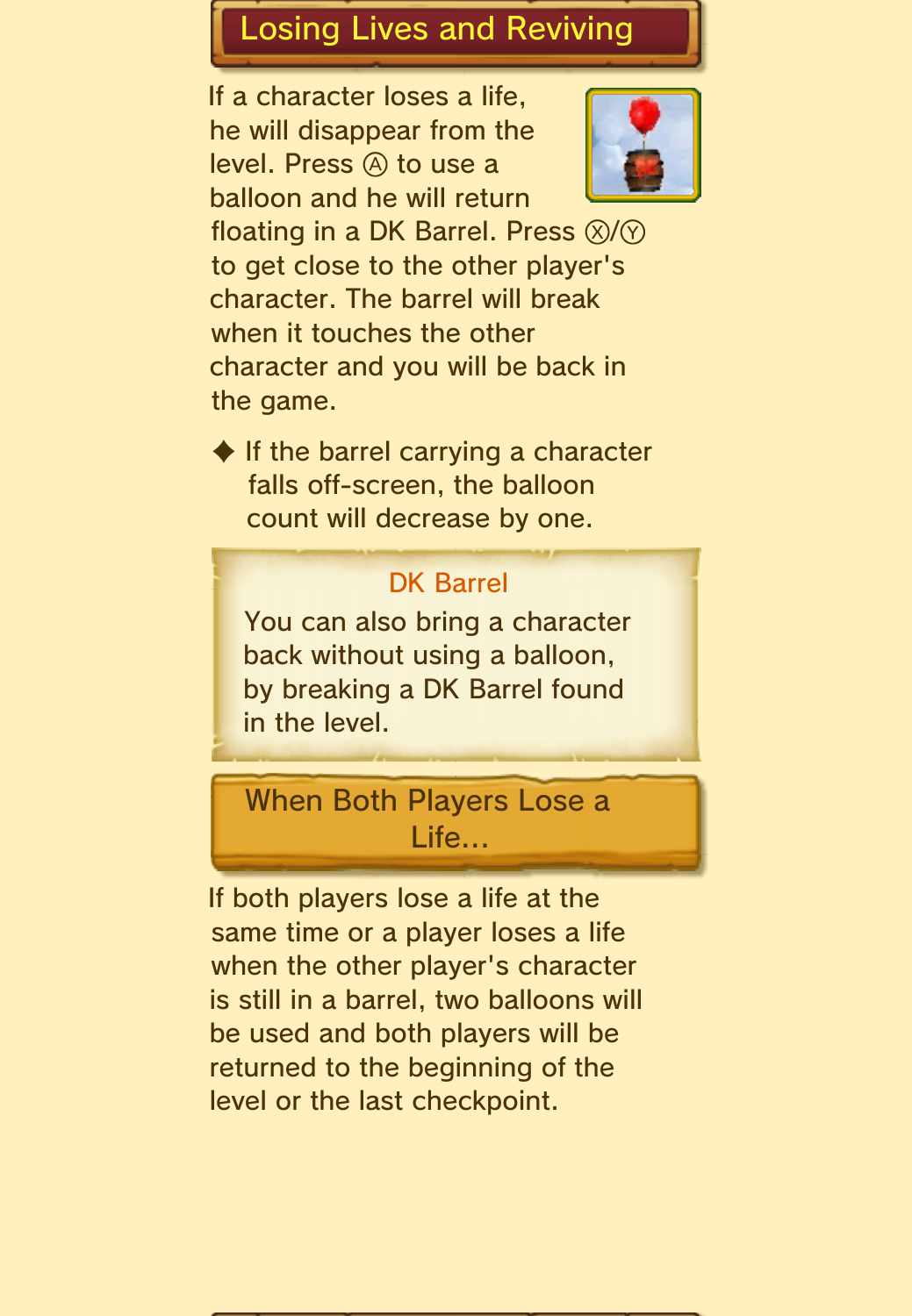## When Separated

If the players become separated as described below, the player that was left behind will be automatically warped to the other player after the countdown.

- When the characters become separated and one is off-screen.
- When one character enters a Barrel Cannon or Blast Barrel.